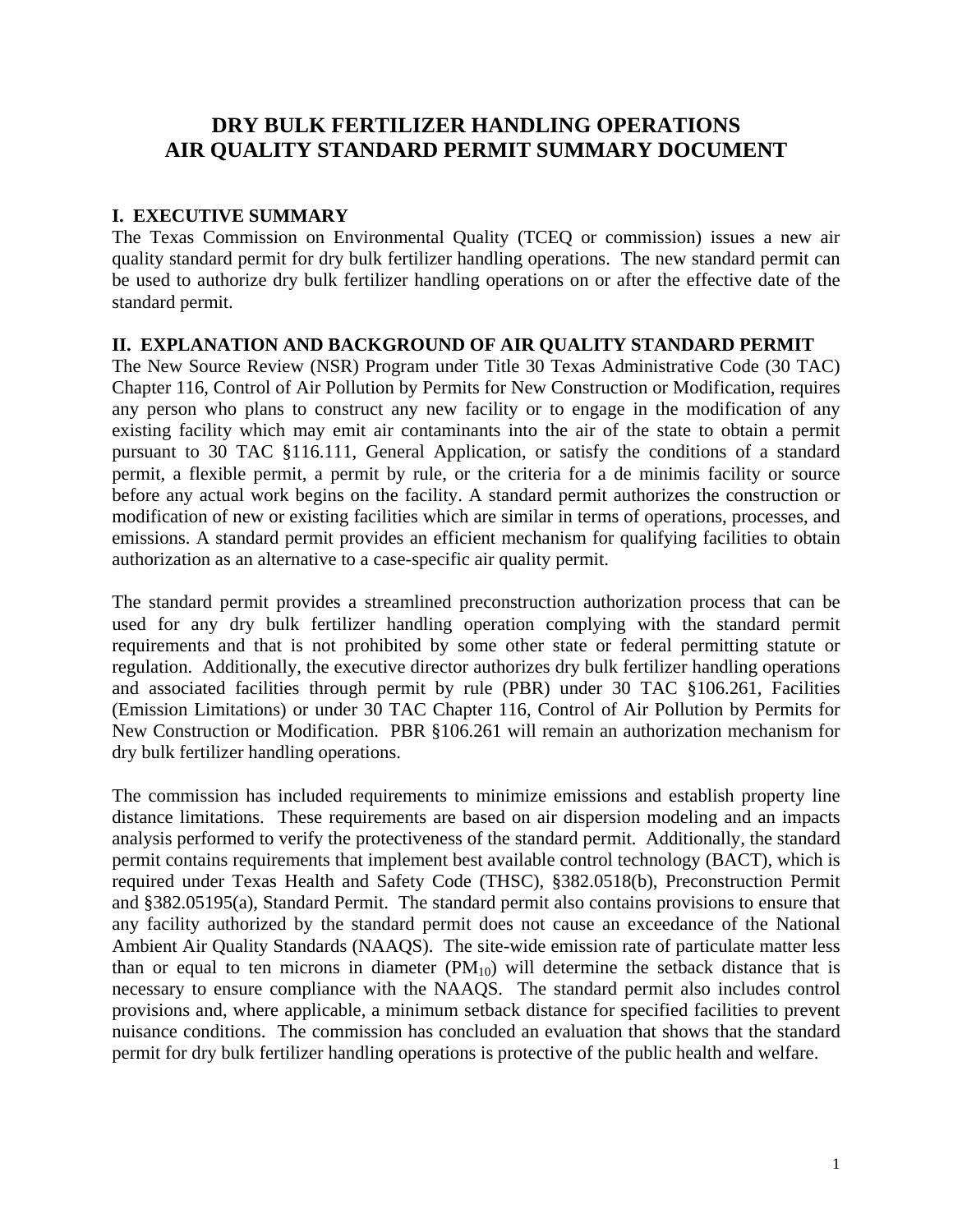The modeling results demonstrated that a dry bulk fertilizer handling operation with site-wide emissions of  $PM_{10}$  less than or equal to 13.63 pounds per hour (lb/hr) does not require a setback distance from the property line to meet the NAAQS. For site-wide emissions greater than 13.63 lb/hr, a graph has been developed depicting the required minimum facility setback distance from the nearest property line required to ensure that the total site-wide allowable  $PM_{10}$  emissions do not exceed the NAAQS.

### **III. OVERVIEW OF AIR QUALITY STANDARD PERMIT**

The commission issues this air quality standard permit authorizing dry bulk fertilizer handling operations under the authority of the Texas Clean Air Act (TCAA) in THSC, §382.05195, Standard Permit and 30 TAC Chapter 116, Subchapter F, Standard Permits.

The standard permit authorizes typical dry bulk fertilizer handling operations. However, the standard permit is not intended to cover all possible facility configurations or operating scenarios. Owners or operators of facilities that cannot meet the standard permit conditions may apply for a case-by-case air quality permit under 30 TAC §116.111, General Application, or other applicable authorization mechanism.

### **IV. PERMIT CONDITION ANALYSIS AND JUSTIFICATION**

This standard permit requires owners or operators of dry bulk fertilizer handling operations to comply with certain administrative requirements, including recordkeeping, as well as general requirements, including housekeeping procedures, best management practices, planned maintenance, start-up, and shutdown (MSS) limitations, and specific operating procedures to minimize off-property impacts from dry bulk fertilizer handling. Facilities are also required to meet distance requirements to be within acceptable off-property concentrations of  $PM_{10}$ . Registration or renewal of registration every ten years is not required.

This standard permit authorizes the air emissions (including fugitive emissions) associated with dry bulk fertilizer handling operations that meet the applicable conditions of the standard permit.

#### *Applicability*

Section (1) outlines the applicability of the standard permit (what can and cannot be authorized under the standard permit). Subsection (A) specifies that this standard permit authorizes air emissions from dry bulk fertilizer handling operations including any fugitive emissions associated with the operation. This condition is intended to specify the scope of the standard permit authorization.

Subsection (B) prohibits the use of this standard permit for any facility that constitutes a new major stationary source or major modification as defined by 30 TAC Chapter 116. This standard permit also cannot be used for authorization of facilities located at a major stationary source. These restrictions regarding use of the standard permit are based on concerns associated with large facility throughputs and emission rates, and the potential to result in a facility's noncompliance with the NAAQS. Additionally, 30 TAC Chapter 116 does not allow facilities defined as major with regard to federal NSR to be authorized by a standard permit.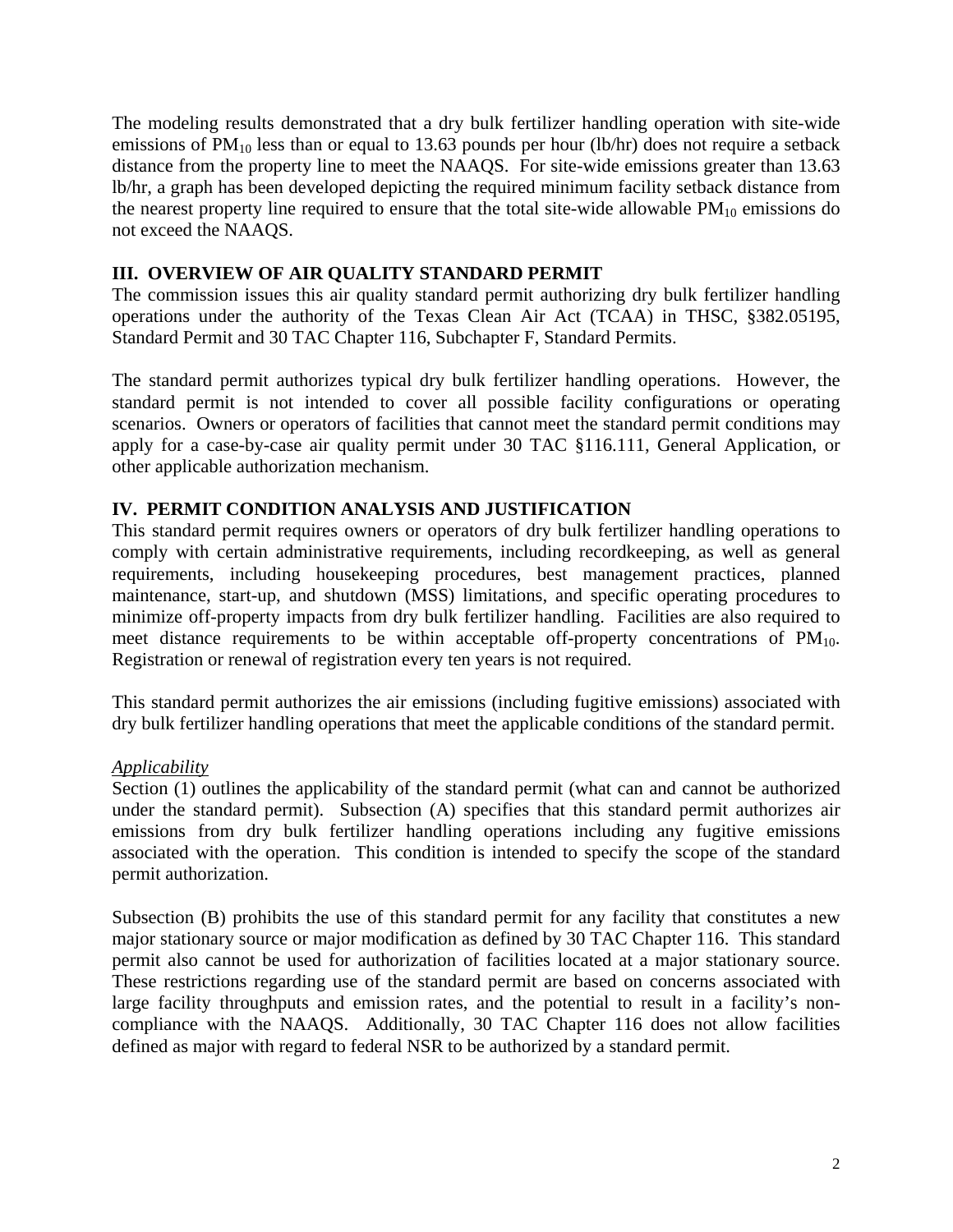Subsection (C) prohibits the use of this standard permit to authorize any increase of an air contaminant specifically prohibited by a 30 TAC Chapter 116 air quality permit that exists at the site.

planned maintenance activities and facilities as specified in section (6) of this standard permit. Subsection (D) specifies that this standard permit cannot be used in conjunction with any other Chapter 116 air quality permit, standard permit, or PBR, with the exception of standard permits and PBRs used to authorize planned maintenance activities and facilities. The entire dry bulk fertilizer handling operation must be authorized under this standard permit. If other authorizations for the operation exist, these authorizations must be voided if authorization under this standard permit is to occur. This requirement does not preclude the use of permits, standard permits, and PBRs to authorize other facilities, located at the site, that are not associated with the dry bulk fertilizer handling operation. However, all site-wide emission limitations in this standard permit must be met. The restrictions in subsections (C) and (D) are included to limit the cumulative effects of specific contaminants and to ensure the protection of health and human welfare. Subsection (D) does allow standard permits and PBRs to be used in conjunction with this standard permit if the standard permits and PBRs are used to authorize emissions from Additional information regarding the authorization of planned maintenance, start-up, and shutdown emissions can be found in the Planned Maintenance, Start-up, and Shutdown (MSS) Activities portion of this technical summary.

Subsection (E) specifies that this standard permit cannot be used if the total site-wide emissions do not meet the emission rate requirements specified in sections (5) and (6) of this standard permit. This includes  $PM_{10}$  emissions from all facilities at the site, even facilities that are not associated with the dry bulk fertilizer handling operation. This condition limits cumulative emissions and reinforces the site-wide emission rate requirements in sections (5) and (6) to maintain the protectiveness of this standard permit.

# *Definitions*

Section (2) contains definitions of dry bulk fertilizer, dry bulk fertilizer handling operation, offsite receptor, and site in subsections (A) through (D). These definitions are intended to specify and, where necessary, limit the scope of the standard permit's authorization. Permitting is based on the concepts of facility, facilities, related facilities, and related increases, which may involve equipment throughout a given site. Many aspects of permitting are evaluated on a site basis to account for all sources of pollutants that may impact surrounding areas.

# *General Administrative Requirements*

 the air contaminants that 30 TAC §106.261 addresses. In addition, the commission has Section (3) addresses the administrative requirements associated with this standard permit. All standard permits must meet the requirements in 30 TAC Chapter 116, Subchapter F (including §§116.604 through 116.615). However, the TCEQ can waive or modify some of these requirements, and has elected to do so for this standard permit. Section  $116.610(a)(1)$ , Applicability, requires that a standard permit project resulting in a net emission increase must meet the emission limitations of 30 TAC §106.261, Facilities (Emission Limitations), unless otherwise specified in the standard permit. The contaminant of concern from dry bulk fertilizer handling operations is primarily  $PM_{10}$ , and these operations do not emit significant amounts of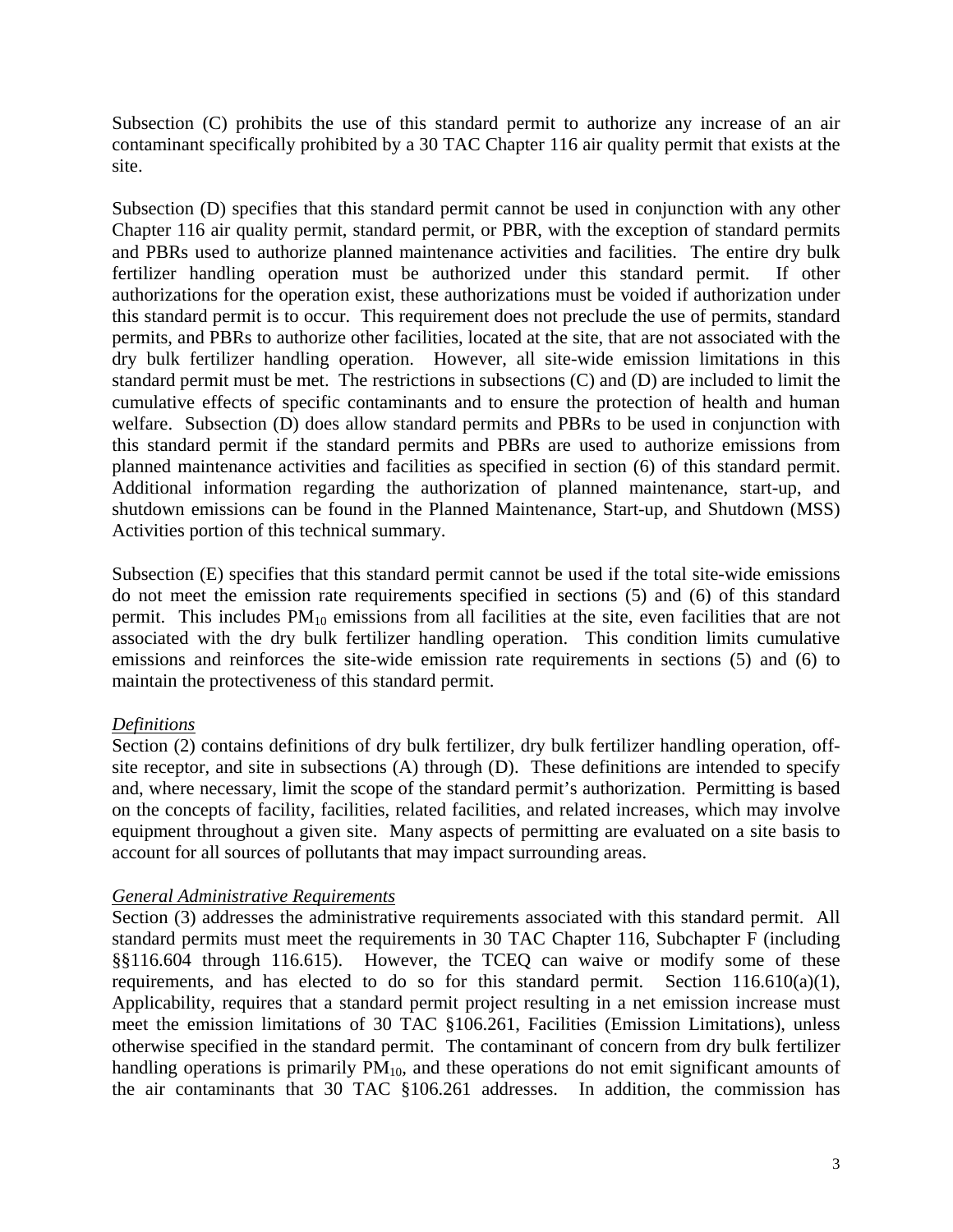determined that the industry specific emission rate limitations and distance requirements in this standard permit justify this exemption from 30 TAC §106.261. Therefore, in section (3), the TCEQ exempts dry bulk fertilizer handling operations authorized under this standard permit from the requirements of 30 TAC  $$116.610(a)(1)$ .

 avoid the applicability of 30 TAC Chapter 122, Federal Operating Permits Program. Through Section (3) also exempts facilities meeting the applicable requirements of this standard permit from registration, fee, and start-up notification requirements in 30 TAC §§116.611(a) and (b), Registration to Use a Standard Permit; 116.614, Standard Permit Fees; and 116.615(5), Start-up Notification (General Conditions). The exemption from registration requirements in 30 TAC §116.611 only addresses §116.611(a) and (b) and does not exempt a source owner or operator from the requirement to submit a certified registration under §116.611(c), which is required to the protectiveness review, the commission has determined that facilities meeting all of the applicable requirements of this standard permit will be protective of health and human welfare, and individual notifications or review of registrations by TCEQ staff is not necessary.

### *General Operating Requirements*

Section (4) contains the general operating requirements that must be met by all dry bulk fertilizer handling operations seeking authorization under this standard permit. Subsection (A) requires that all conveyors and elevator legs authorized by this standard permit be enclosed. This subsection also specifies that exhaust air to the atmosphere from any pneumatic conveying system or from the pulling of suction on mechanical systems be vented through a fabric filter system. The fabric filter systems must be operated as specified in subsection (4)(B) of this standard permit.

Subsection (B) specifies the operating requirements and design parameters for all fabric filter collection systems used. Fabric filter collection systems must be operated properly with no tears or leaks; be designed to meet an outlet grain loading not to exceed 0.01 grains per dry standard cubic foot (combined front half and back half); and not exceed an opacity of five percent averaged over a six-minute period.

Subsection (C) requires that the operation of conveyors associated with receiving authorized by this standard permit shall not commence until the receiving areas are full. This requirement is included to minimize the free-fall of dry bulk fertilizer, which subsequently minimizes fugitive emissions from the emission points and the potential for nuisance conditions.

Subsection (D) requires that all loadout devices authorized by this standard permit be equipped with drop socks at the drop points to minimize fugitive emissions from loadout areas.

Housekeeping requirements are specified in subsections (E) and (F). Subsection (E) requires that the spillage of any raw products, finished products, or waste products be cleaned up on a daily basis. Waste products must be removed from the site on a daily basis or may be stored on site in a manner that prevents exposure to the elements. Raw products and finished products must also be stored in a contained manner that prevents exposure to the elements. The prevention of exposure to the elements should help minimize the potential for nuisance conditions since exposure to the wind causes the potential for fertilizer products and dust to be blown off site onto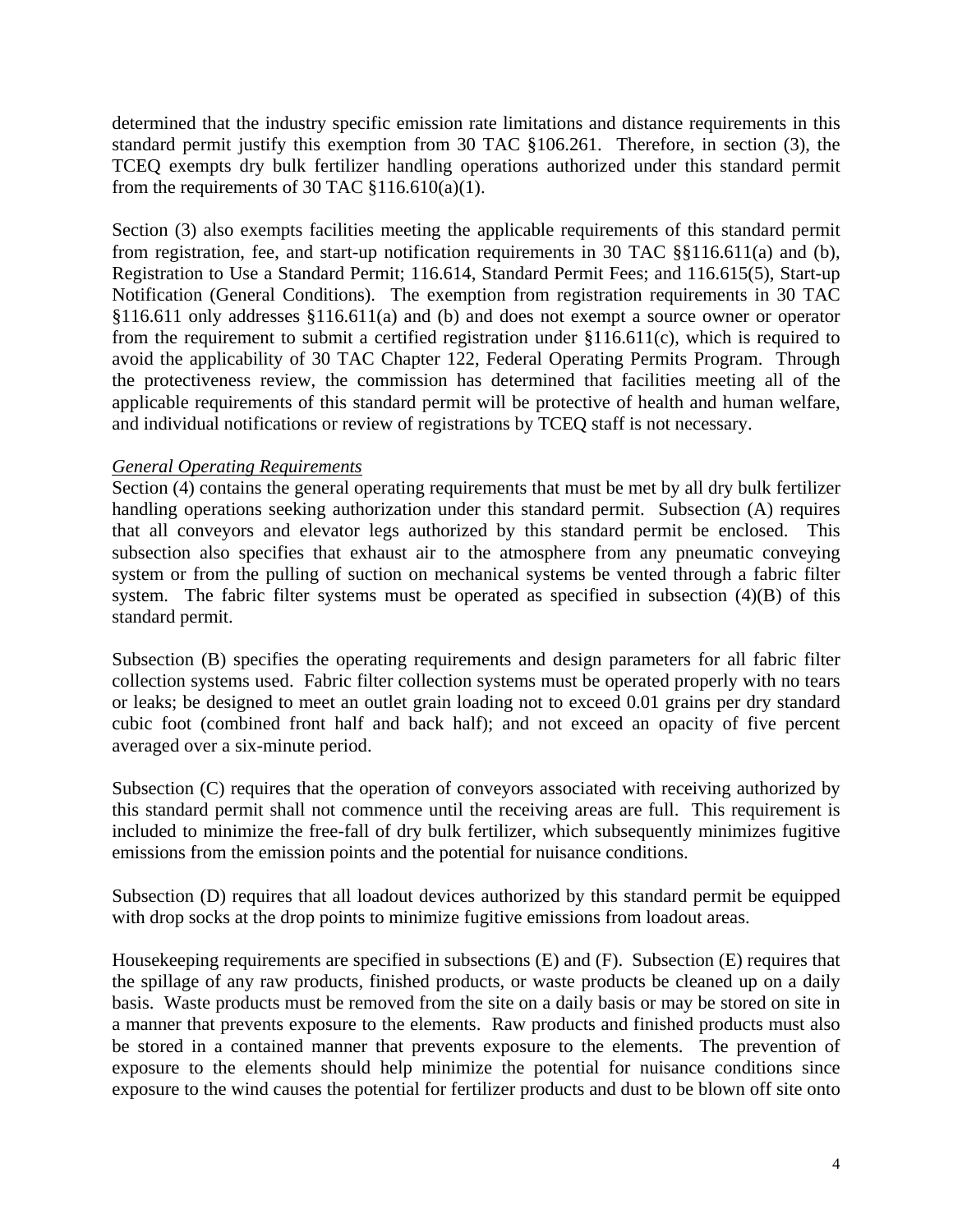neighboring properties and cause nuisance dust conditions. Exposure to rain can cause offproperty runoff issues and nuisance odors, which can travel off property. Subsection (F) requires the maintenance of on-site roads and other traffic areas to be conducted as necessary through the sprinkling of water, treatment with effective dust suppressants, and/or paving with a cohesive hard surface that is cleaned. The best management practices in this subsection help minimize the potential for off-property nuisance dust conditions resulting from roads and other traffic areas. The requirements in subsections (E) and (F) do not exempt dry bulk fertilizer handling operations from the requirements in 30 TAC §101.4, Nuisance.

Subsection (G) requires that all air pollution abatement equipment be checked every 30 days (unless more frequent checks/inspections are otherwise specified in this standard permit) and be properly maintained and operated, which includes scheduled cleaning and maintenance as recommended by the manufacturer and as necessary to adequately maintain equipment efficiency. This subsection was revised in response to a comment received from the U.S. Environmental Protection Agency (EPA) stating that the standard permit must specify a representative monitoring frequency to ensure compliance with the opacity limits. The opacity limits apply to the fabric filter collection systems.

The requirements in subsections (A) through (G) represent BACT and will reduce particulate emissions to minimize nuisance potential and protect human health and welfare. The TCAA and 30 TAC Chapter 116 require that standard permits apply BACT. Subsections (A) through (G) were obtained from existing case-by-case NSR permits for dry bulk fertilizer handling operations and represent BACT for this industry.

Subsection (H) requires that all facilities and associated equipment authorized by this standard permit, including any transfer equipment, be maintained in good working order and operated properly. This requirement is included to ensure that all processing equipment is properly operated and maintained to minimize nuisance potential.

Subsection (I) specifies that the maximum hourly facility production capacities shall not exceed the values used to determine compliance with the 24-hour NAAQS for  $PM_{10}$  as shown by the plotted line in Figure 1 of this standard permit. The figure shows maximum short-term emission rates allowed for a specific setback distance of facility emission points to the nearest point on the nearest property line. A specific setback and emission rate correlate to a point on the graph that will either fall in the "acceptable" area of the graph or on the dividing line. To ensure compliance with this standard permit, owners and operators must demonstrate that emission rates and setbacks are inside the "acceptable" area of the graph or on the dividing line. Should the point for an emission rate and setback fall in the "unacceptable" area of the graph, the setback must be increased or the emission rate reduced. The production capacities, in conjunction with previously determined emission factors, are used to calculate the maximum allowable short-term emission rates. Additional information regarding the modeling used to develop Figure 1 can be found in the Protectiveness Review portion of this technical summary.

Subsection (J) addresses all recordkeeping requirements for facilities authorized by this standard permit. All records must be kept for a rolling 24-month period and be made available at the request of personnel from the TCEQ or any other air pollution control agency or program having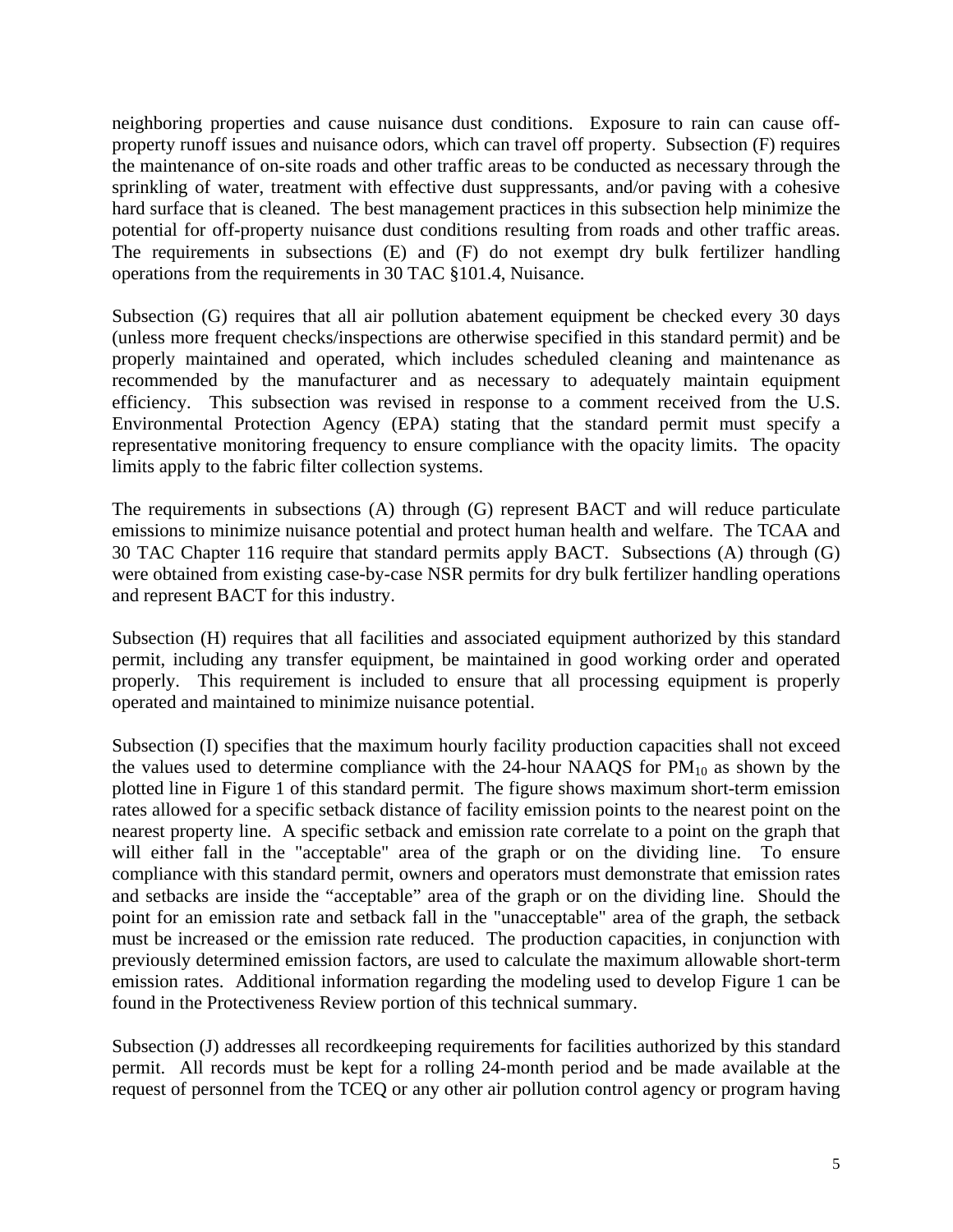jurisdiction. Paragraph (J)(i) requires the owner or operator to maintain all records sufficient to demonstrate that the dry bulk fertilizer handling operation is meeting all applicable emission rate and property line minimum setback distance limitations determined by using Figure 1 of this standard permit. This paragraph is used in conjunction with subsection (4)(I) and further clarifies that all records must be maintained to demonstrate the operation's continued compliance with the emission rates and corresponding setback distances in Figure 1 of this standard permit. Paragraph (J)(ii) requires that records of periodic monitoring and scheduled cleaning and maintenance of abatement equipment be kept. These records must be maintained to demonstrate compliance with subsection (G) of this standard permit. The periodic monitoring reference was included to link recordkeeping requirements and the 30-day monitoring frequency added to subsection (G) of this standard permit. Paragraph (J)(iii) requires recordkeeping regarding planned MSS facilities and activities to demonstrate compliance with the operational requirements (material usage rates and emission rate limitations) in paragraphs  $(6)(C)(i)$  through  $(6)(C)(iv)$  of this standard permit.

*Requirements Specific to Dry Bulk Fertilizer Handling Operations (New, Modified, or Existing)*  Section (5) of this standard permit addresses new, modified, or existing dry bulk fertilizer handling operations. Paragraph (A)(i) requires the use of calculation methods accepted by the TCEQ at the time of the standard permit claim to determine emission rates.

Dry bulk fertilizer handling operations meet the conditions of subparagraph  $(A)(ii)(a)$  if the total  $PM_{10}$  emissions from the site, including emissions from facilities and activities as specified in section (6) of this standard permit, do not exceed 6.82 lb/hr. Dry bulk fertilizer handling operations meet the requirements of subparagraph  $(A)(ii)(b)$  if the total  $PM_{10}$  emissions from the site, including emissions from facilities and activities as specified in section (6) of this standard permit, are less than or equal to 13.63 lb/hr **and** each facility emission point associated with the handling of dry bulk fertilizer is located at least 100 feet from the nearest off-site receptor. This setback distance is included to further minimize the potential for nuisance conditions from particulate emissions. The total  $PM_{10}$  emissions may exceed 13.63 lb/hr only if each facility emission point associated with the handling of dry bulk fertilizer is located at least 100 feet from the nearest off-site receptor, **and** all facility emission points, including facilities and activities as specified in section (6) of this standard permit, emitting  $PM_{10}$  at the site also meet any specified minimum setback distance to the property line required to demonstrate compliance with the 24 hour  $PM_{10}$  NAAQS determined by using Figure 1 of this standard permit. The emission rates and distance requirements in Figure 1 were determined through current modeling techniques and will be discussed further in the Protectiveness Review portion of this technical summary. All  $PM_{10}$  emission rates referenced in subsection (A) are site-wide; therefore,  $PM_{10}$  emissions from any other facilities or sources at the site must be included when determining the required minimum setback distance and qualification for this standard permit. Subparagraph  $(A)(ii)(c)$ also includes a clarification that the minimum setback distance to the property line shall be measured from each facility emission point or maintenance activity emission point to the nearest property line using the shortest distance to that property line (i.e., the nearest corresponding property line). All facility emission points and maintenance activity emission points must meet the minimum setback distance requirements determined by using Figure 1 of this standard permit.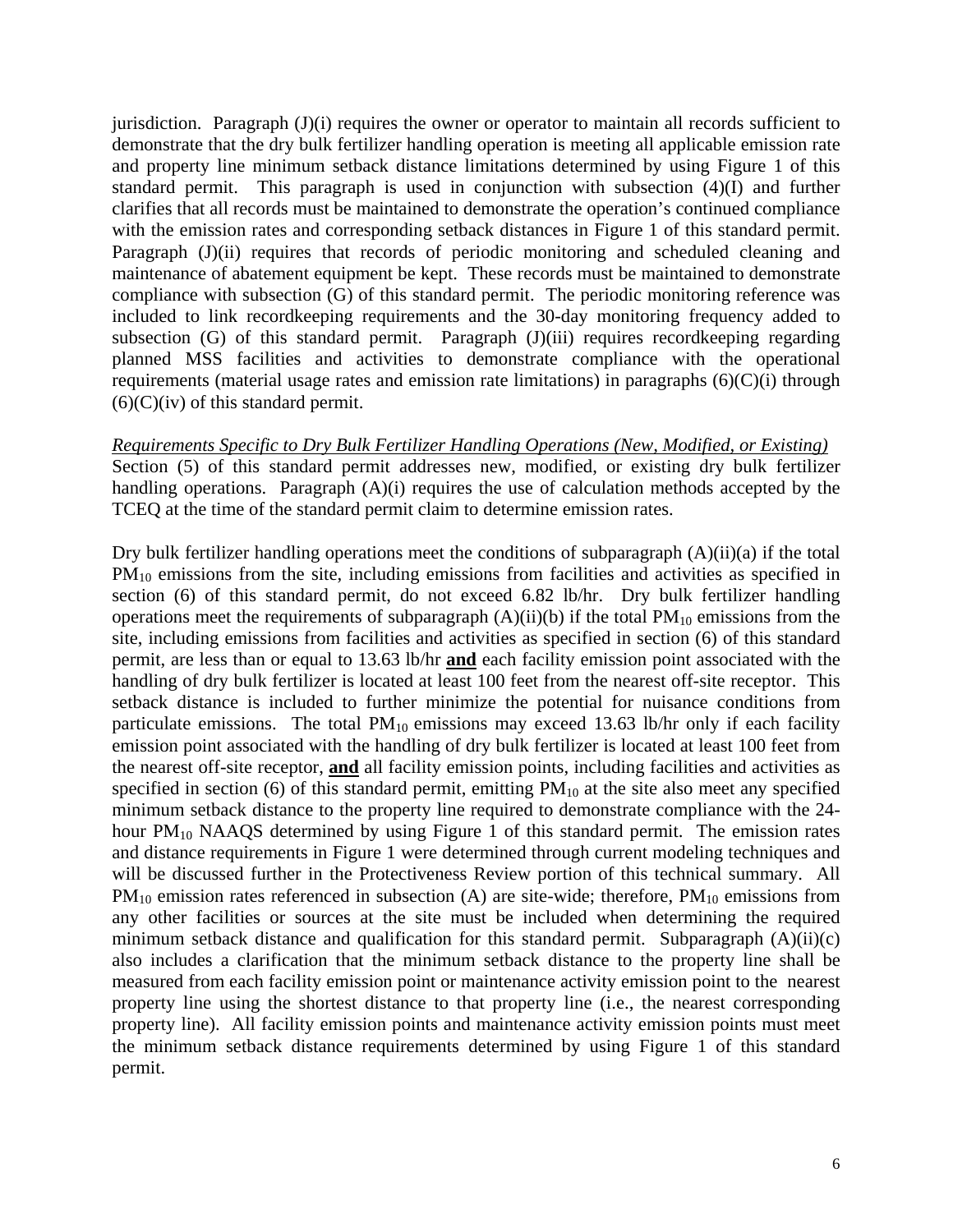The determination to require no minimum setback distance for smaller operations and a minimum setback distance of 100 feet to the nearest off-site receptor for slightly larger operations was based on facility observations, engineering judgment, and the following:

- a) These facilities have a low nuisance potential for particulate due to the small amounts of emissions typically generated; calculations for many operations show emissions of less than one lb/hr for the entire site. For additional conservatism and since this standard permit is intended for small, country operations, the  $PM_{10}$  emission limitations and nuisance setback distance in the standard permit are more conservative than what was required as a result of the protectiveness review.
- b) The standard permit requires BACT, best management practices, and specific operating requirements that will minimize the potential for nuisance conditions from particulate emissions. When the facilities are operated in accordance with the requirements of the standard permit and coupled with the 100-foot minimum setback distance to receptor for larger operations, nuisance dust conditions are not expected.
- c) A protectiveness review was conducted and showed that site emissions, including emissions from facilities and activities as specified in section (6) of this standard permit, up to and including 13.63 lb/hr of  $PM_{10}$  are protective at the property line (i.e., no setback distance from any facility emission point to the property line is required to ensure protectiveness). Based on this information, nuisance conditions are not expected at the property line. To limit the scope of this standard permit to small, country operations, the standard permit would require no minimum setback distance for site emissions up to and including 6.82 lb/hr of  $PM_{10}$ . For sites with emissions greater than 6.82 lb/hr and less than or equal to 13.63 lb/hr of  $PM_{10}$ , each facility emission point associated with the handling of dry bulk fertilizer must meet a minimum setback distance of 100 feet from the nearest off-site receptor. A property line minimum setback distance for each facility associated with the handling of dry bulk fertilizer would also be required to ensure protectiveness for those sites emitting more than 13.63 lb/hr, as well as the minimum setback distance of 100 feet from the nearest off-site receptor. The property line setback distance is directly correlated to the site emissions and was determined through the modeling. If the facilities are located in accordance with any applicable minimum nuisance setback distance to receptor and meet any applicable corresponding property line setback distances determined through the use of Figure 1 of this standard permit, nuisance dust conditions are not expected.

Subsection (B) specifies that neither notification nor registration is required. To streamline the permitting process and allocate resources to more complex and controversial permitting projects, these facilities were evaluated to determine whether dry bulk fertilizer handling operations meeting all of the applicable requirements of this standard permit could be exempt from the notification and registration processes. Based on the review of existing permits, discussions within affected areas of the TCEQ, and the emission rate limitations and distance requirements determined to be protective through the modeling, the commission determined that notification and registration are not required.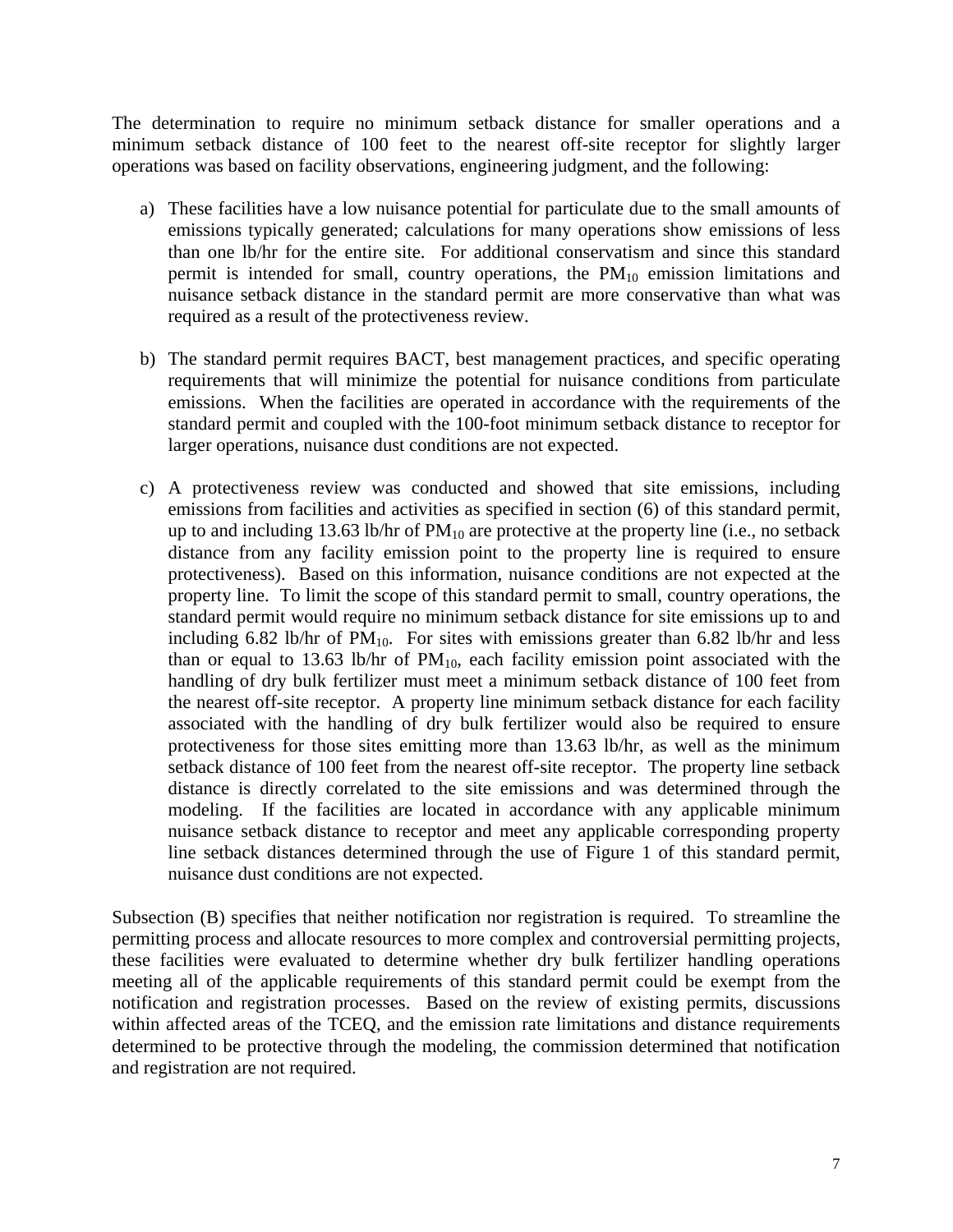#### *Planned Maintenance, Start-up, and Shutdown (MSS) Activities*

Section (6) of this standard permit addresses emissions from planned MSS activities from those facilities authorized by this standard permit. Subsection (A) specifies that emissions from planned start-up and shutdown activities are authorized by this standard permit. Start-up and shutdown emissions are virtually indistinguishable from production emissions. Although there may be minor emissions associated with start-up and shutdown, particulate emission factors used to quantify production emissions are considered to have enough conservatism to include any incidental increases that may be attributed to start-up and shutdown. Start-up and shutdown emissions for dry bulk fertilizer handling operations were evaluated through air dispersion modeling, and when combined with emissions from production, all emissions were determined to be protective provided that the operation is in compliance with all requirements of the standard permit.

Emissions from specific planned maintenance activities are authorized by this standard permit, and these activities are listed in subsection (B). The planned maintenance activities and facilities listed in this subsection apply to those dry bulk fertilizer handling operations authorized by this standard permit. After discussions with industry representatives, a list of common maintenance activities and facilities was developed, and the frequency and timing of the maintenance activities was also determined. Common maintenance activities and facilities authorized by this standard permit include abrasive blasting, surface preparation, surface coating, compressors/pumps/engines, hand-held or manually operated equipment, vacuum cleaning systems, hydraulic oil filtering, lubrication, and brazing/soldering/welding/metal cutting equipment. Emissions from the activities listed in subsection (B) are expected to be protective due to the operational requirements and site-wide emission rate limitations specified in subsection (6)(C) of this standard permit.

limitations for lead and all other contaminants associated with planned maintenance activities. be associated with other facilities (not authorized by this standard permit) located at the site. The operational requirements in subsection (C) consist of site-wide material usage rate limitations for abrasives, solvents, lubricants, coatings, dyes, bleaches, fragrances, and waterbased surfactants and detergents; restrictions on planned maintenance activities occurring simultaneously with each other and with production operations; and site-wide emission rate The material usage limitations have been previously evaluated and are considered de minimis, and the emission limitations for lead (0.6 tons per year) and all other contaminants (25 tons per year or less for any one contaminant) are considered insignificant and consistent with emission rate limitations in current PBRs. The material usage and emission rate limitations are also sitewide limitations to minimize cumulative emissions from planned maintenance activities that may Planned maintenance activities, associated with the facilities or groups of facilities authorized by this standard permit, are not expected to result in adverse cumulative effects due to the restriction of simultaneous maintenance activities and the restriction of those maintenance activities occurring with production operations.

 planned maintenance that cannot meet the requirements of subsections (6)(B) and (6)(C). Forms Subsection (D) allows some flexibility to the facility operator regarding planned maintenance activities. Subsection (D) guides the applicant toward alternate methods of authorization for of authorization are listed as any applicable PBR, any other applicable standard permit, or a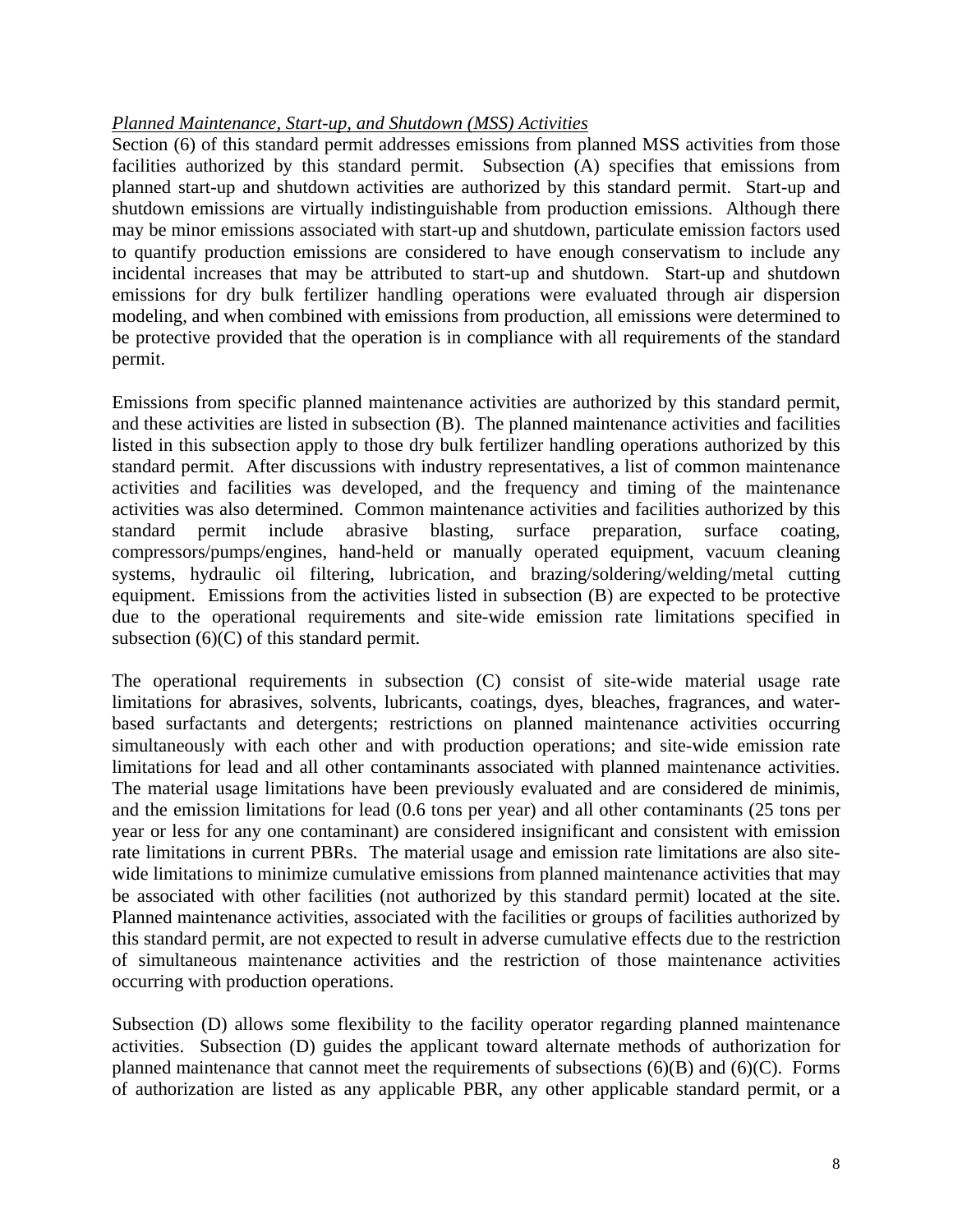combination of these mechanisms. Even with these options, protectiveness is maintained since planned maintenance activities still cannot occur simultaneously with each other, and cannot occur simultaneously with production operations. Any maintenance, start-up, and shutdown emissions that are not authorized are subject to the applicable requirements of 30 TAC Chapter 101, Subchapter F, Emissions Events and Scheduled Maintenance, Startup, and Shutdown Activities.

#### **V. PROTECTIVENESS REVIEW**

Particulate matter is the principal criteria pollutant emitted at a dry bulk fertilizer handling operation site. For facilities authorized under this standard permit, predicted 24-hour and annual average concentrations of  $PM_{10}$  were evaluated for comparison to the  $PM_{10}$  NAAQS as part of the protectiveness review. In accordance with the U.S. EPA's  $PM_{2.5}$  surrogate policy, the TCEQ uses the  $PM_{10}$  program as a surrogate for the  $PM_{2.5}$  program until the U.S. EPA fully implements and integrates  $PM_{2.5}$  into the new source review program.  $PM_{10}$  controls and emissions were modeled, and predicted  $PM_{10}$  concentrations were compared to the  $PM_{10}$  NAAQS. Under the surrogate policy, compliance with the  $PM_{10}$  NAAQS was used as the surrogate for compliance with the PM  $_{2.5}$  NAAQS. This is a reasonable approach given that a relatively small fraction of the PM<sub>10</sub> emissions from this industry consist of PM<sub>2.5</sub>. For this industry, 17 percent of PM<sub>10</sub> emissions are assumed to be  $PM_{2.5}$ . The ratio of the 24-hour standards for  $PM_{2.5}$  and  $PM_{10}$  (35) micrograms per cubic meter ( $\mu$ g/m<sup>3</sup>) to 150  $\mu$ g/m<sup>3</sup>) is 23 percent. The ratio of the annual standards for PM<sub>2.5</sub> and PM<sub>10</sub> (15  $\mu$ g/m<sup>3</sup> to 50  $\mu$ g/m<sup>3</sup>) is 30 percent. Both of these ratios are greater than the fraction of  $PM_{2.5}$  emissions. Therefore, demonstrating compliance with the  $PM_{10}$  NAAQS is sufficient to demonstrate compliance with the  $PM_{2.5}$  NAAQS.

The primary NAAQS define a level of air quality that the U.S. EPA administrator determined is necessary, with an adequate margin of safety, to protect the public health. The secondary NAAQS define a level of air quality that the administrator determined necessary to protect the public welfare from any known or anticipated adverse effects of a pollutant. Such standards are subject to revision, and additional primary and secondary standards may be promulgated as the administrator deems necessary to protect the public health and welfare. The primary and secondary NAAQS for a 24-hour average for  $PM_{10}$  is 150  $\mu$ g/m<sup>3</sup> while the primary and secondary NAAQS for the long-term average  $PM_{10}$  standard is 50  $\mu\text{g/m}^3$ .

The protectiveness review examined worst-case predicted concentrations from dry bulk fertilizer handling operations. The commission used the following modeling assumptions, selections, and techniques:

(1) air dispersion modeling was performed using ISCST3 (version 02035);

(2) the emission rates modeled were based on maximum hourly emissions. The emission rates of  $PM_{10}$  were adjusted in the model to represent 24-hour average emissions;

(3) the modeling included emissions from front-end loading and handling operations, receiving operations, loadout operations, and warehouse handling and mixing operations;

(4) daytime and nighttime hours were modeled;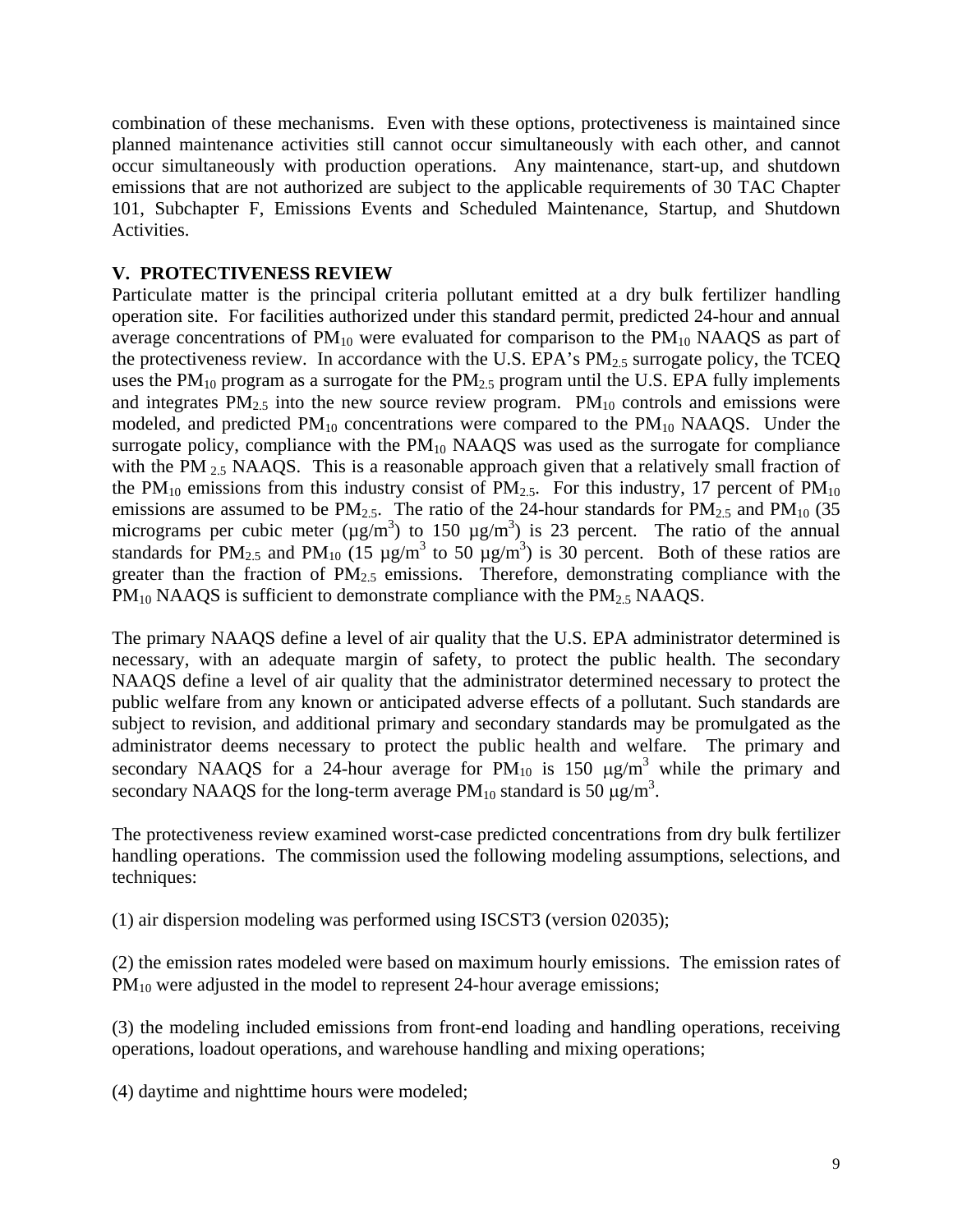(5) all facilities and equipment at the site were assumed to be within a 125-foot circular area for a conservative estimate of predicted concentrations. The sources were modeled as circular area sources in order to eliminate any bias associated with source configuration and/or wind direction;

(6) all sources were co-located at the center of the property. By doing so, there is no bias based on source configuration and/or wind direction. This technique will also provide conservative results, since the cumulative impact of all sources is maximized;

(7) a fugitive adjustment factor of 0.6 was applied to the source emission rates in the modeling analysis to account for plume meander at low wind speeds and high atmospheric stability;

(8) rural dispersion coefficients and flat terrain were used in the modeling analysis. The selection of rural dispersion coefficients is conservative because the final results are given in distance required to fall below the  $PM_{10}$  24-hour average NAAQS, and the distance to the maximum concentration for rural dispersion is farther than the distance with urban dispersion. Flat terrain is appropriate for modeling low-level fugitive emissions;

(9) there were no downwash structures present for the modeling analysis, since downwash is not applicable for area sources;

(10) the modeling analysis used surface data from Austin and upper air data from Victoria for the years 1983, 1984, 1986, 1987, and 1988. Since the analysis is primarily for short-term concentrations, this five-year data set includes worst-case short-term meteorological conditions that could occur anywhere in the state. The wind directions were used at ten-degree intervals to be coincident with the receptor radials. This would provide predictions along the plume centerline, which is a conservative result; and

(11) a polar receptor grid extending from the edge of the property to 1,750 feet with 50-foot spacing along each ten-degree radial was used in the modeling analysis. This was done to determine the plume centerline concentration.

for dry bulk fertilizer handling operations. Based on modeling  $PM_{10}$ , the emissions from a dry distances between facilities and the property line as a function of the site-wide emission rate. To ensure that there are no adverse health effects, the commission performed air quality modeling to determine an appropriate setback distance from the site property line for dry bulk fertilizer handling equipment and operations. The air quality modeling used in these analyses is typically conservative. Combined with conservative emission rate estimates, the modeling tends to over-predict maximum ground-level concentrations compared to actual monitored concentrations. The commission found that the  $24$ -hour  $PM_{10}$  NAAQS is the limiting threshold bulk fertilizer handling operation were used to establish certain limitations with respect to The modeling results demonstrated that the facilities at a dry bulk fertilizer handling operation with site-wide emissions of  $PM_{10}$  less than or equal to 13.63 lb/hr do not require a setback distance to meet standards. For facilities with site-wide emissions greater than 13.63 lb/hr, a graph has been developed depicting the required minimum facility setback distance from the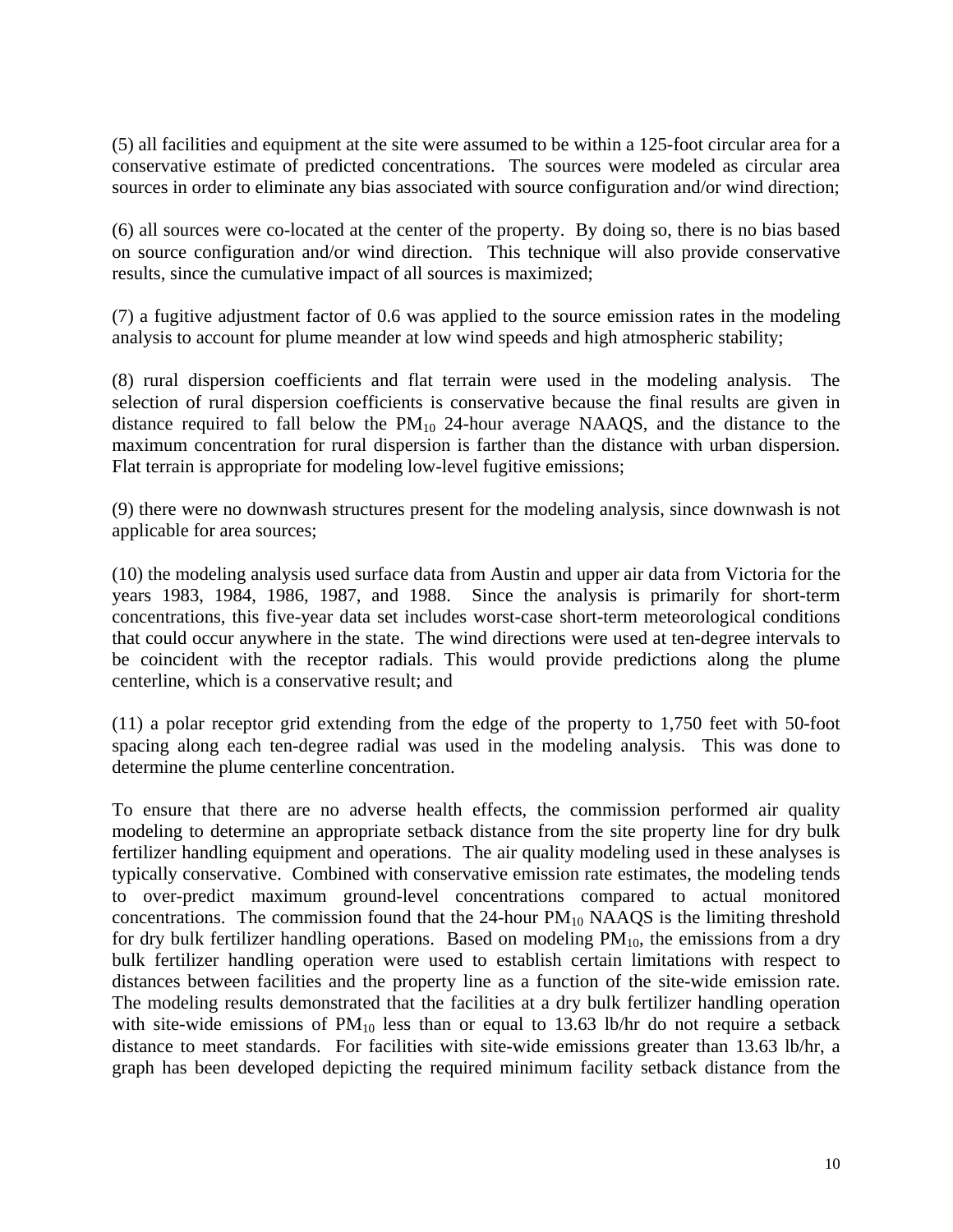nearest property line versus the total site-wide allowable  $PM_{10}$  emissions to meet the NAAQS. The modeling report is available upon request.

### **VI. PUBLIC NOTICE AND COMMENT PERIOD**

The public comment period ran from the date of publication until December 15, 2009. In accordance with 30 TAC §116.603, Public Participation in Issuance of Standard Permits, the TCEQ published notice of the proposed standard permit in the *Texas Register* and newspapers of the largest general circulation in the following metropolitan areas: Austin, Corpus Christi, Dallas, Houston, Lubbock, and Midland. The date for these publications was November 6, 2009. Comments on the proposed standard permit were received from the Texas Cotton Ginners' Association (TCGA), Justin Seed Company, and the U.S. Environmental Protection Agency (EPA).

# **VII. PUBLIC MEETINGS**

The TCEQ held a public meeting on the proposed Air Quality Standard Permit for Dry Bulk Fertilizer Handling Operations on December 10, 2009, at 9:30 a.m., at the TCEQ, Building B**,**  Room 201A, 12100 Park 35 Circle, Austin, Texas. There were no formal comments submitted at the public meeting.

# **VIII. ANALYSIS OF COMMENTS**

TCGA indicated support for the proposed standard permit.

### **The commission appreciates the support.**

TCGA commented that the facilities covered by the proposed standard permit have a minor impact, and supported the concept of using a sliding scale for distance limitations based on emission rate.

**The standard permit was designed with conditions and requirements that are intended to ensure that the facilities and operations covered by the standard permit will not have a detrimental effect on human health or the environment. The variable distance requirements in the standard permit will allow operational flexibility for owners and operators of authorized facilities while still establishing enforceable emission rates and ensuring that the standard permit is protective.** 

TCGA commented that the operations covered by the standard permit have many common features, and use standard control methods. TCGA commented that the proposed standard permit has requirements that are similar to case-by-case permits issued for these facilities, and therefore would be protective.

**TCGA is correct that many of the facilities and operations covered by the standard permit have similar features and use common control methods. The terms and conditions of the standard permit are intentionally similar to the terms and conditions in case-by-case permits, as standard permits are required by statute to implement BACT and must be protective of human health and the environment.**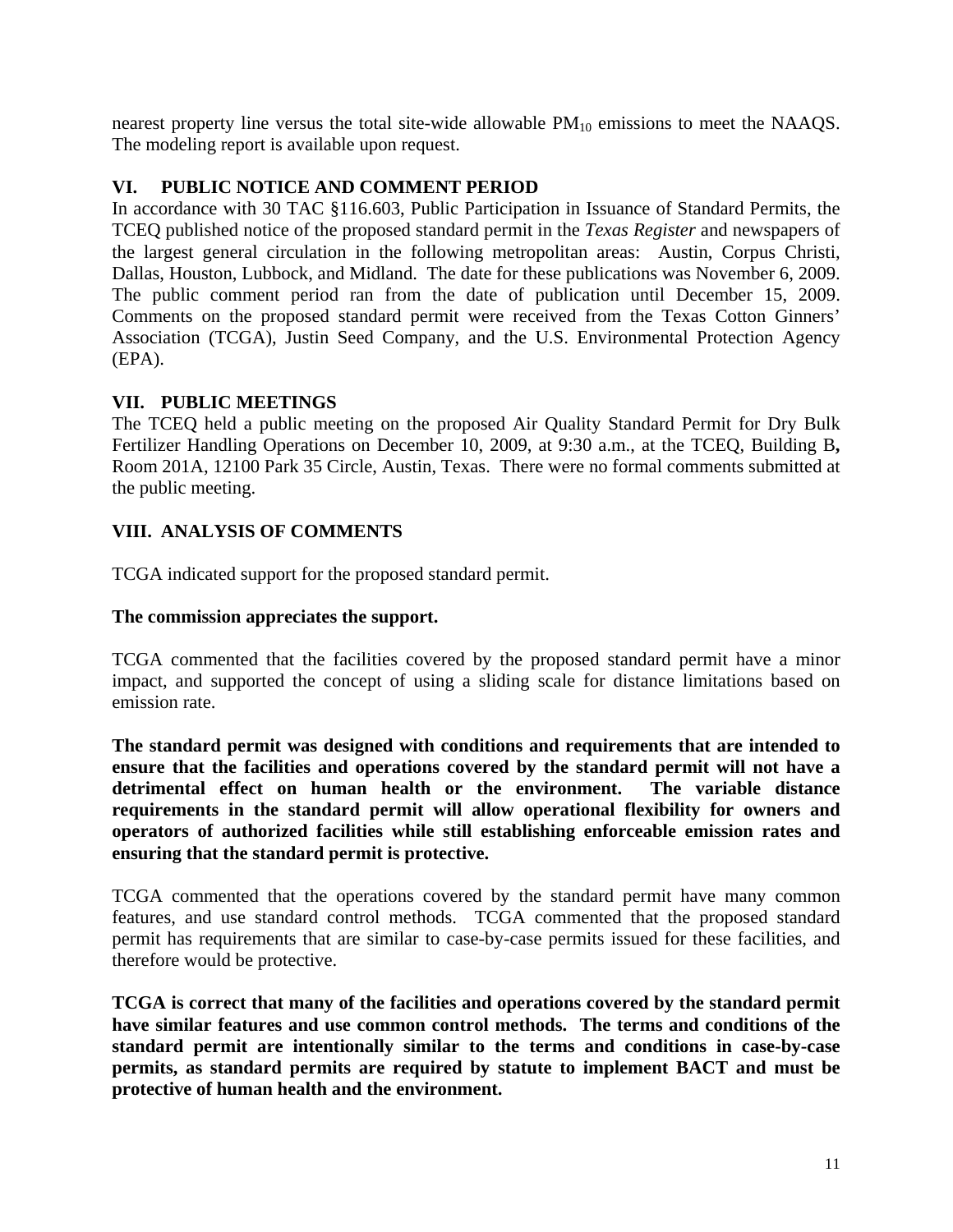TCGA commented that the proposed standard permit would substantially reduce the amount of time that TCEQ staff expends reviewing individual permit applications, and streamline the process for the applicants.

 **are currently expended to perform case-by-case permit reviews for these types of facilities. The standard permit will provide a streamlined authorization method for the regulated The commission agrees that the standard permit will reduce the time and resources that community and will allow the commission to focus resources on reviews of projects that are more environmentally significant.** 

Justin Seed expressed concern that the proposed standard permits covering dry bulk fertilizer handling operations; grain elevators/grain handling operations and portable grain augers; and feedmills, portable augers, and hay grinders are being forwarded with little input from the industries that they affect, and with little knowledge of the impact. Justin Seed suggested that the impact on agriculture could be much larger than stated in the technical summary documents.

**The commission has not changed the standard permit in response to this comment. Before these agricultural standard permits were proposed, the commission formed an advisory group comprised of stakeholders from the agricultural industry, and held two stakeholder meetings on draft versions of the standard permits to solicit input from interested parties. A variety of trade associations, organizations, and companies had representatives attending these stakeholder meetings, including but not limited to the Texas Cotton Ginners' Association, United States Department of Agriculture, Texas Ag Industries Association, Texas Cattle Feeders' Association, and companies involved in the production or sale of grain, peanuts, and fertilizer. Following these stakeholder meetings, TCEQ revised the draft permits partially based on input from these groups, and formally proposed the agricultural standard permits on November 6, 2009. Notices of the proposals were published in the Texas Register and in six major newspapers in Texas. An announcement of the proposals was also posted on the commission's web site, and a press release on the proposed standard permits was issued for distribution to the media. Notice of the proposed standard permits was also sent to a representative of the Texas Department of Agriculture. In addition, notice of the proposed standard permits was provided electronically to persons subscribed to a mailing list for air permitting issues. The commission believes that in combination, these stakeholder meetings and notices provided sufficient opportunity for the relevant industries to offer input on the proposed standard permits.** 

**As to the impact of the standard permits on these industries, in many cases the impact will be minimal, with some exceptions noted further below. Generally, any facility that produces air contaminants is required to obtain some type of authorization for those emissions. That authorization is typically a permit by rule under 30 TAC Chapter 106, a standard permit, or a case-by-case permit under 30 TAC Chapter 116. The proposed standard permits would offer a new, streamlined method of authorization for those facilities that do not wish to use a permit by rule or case-by-case permit. Existing facilities that are already authorized could continue to operate under those authorizations and would not be affected by the proposed standard permits. Facilities that are most likely to**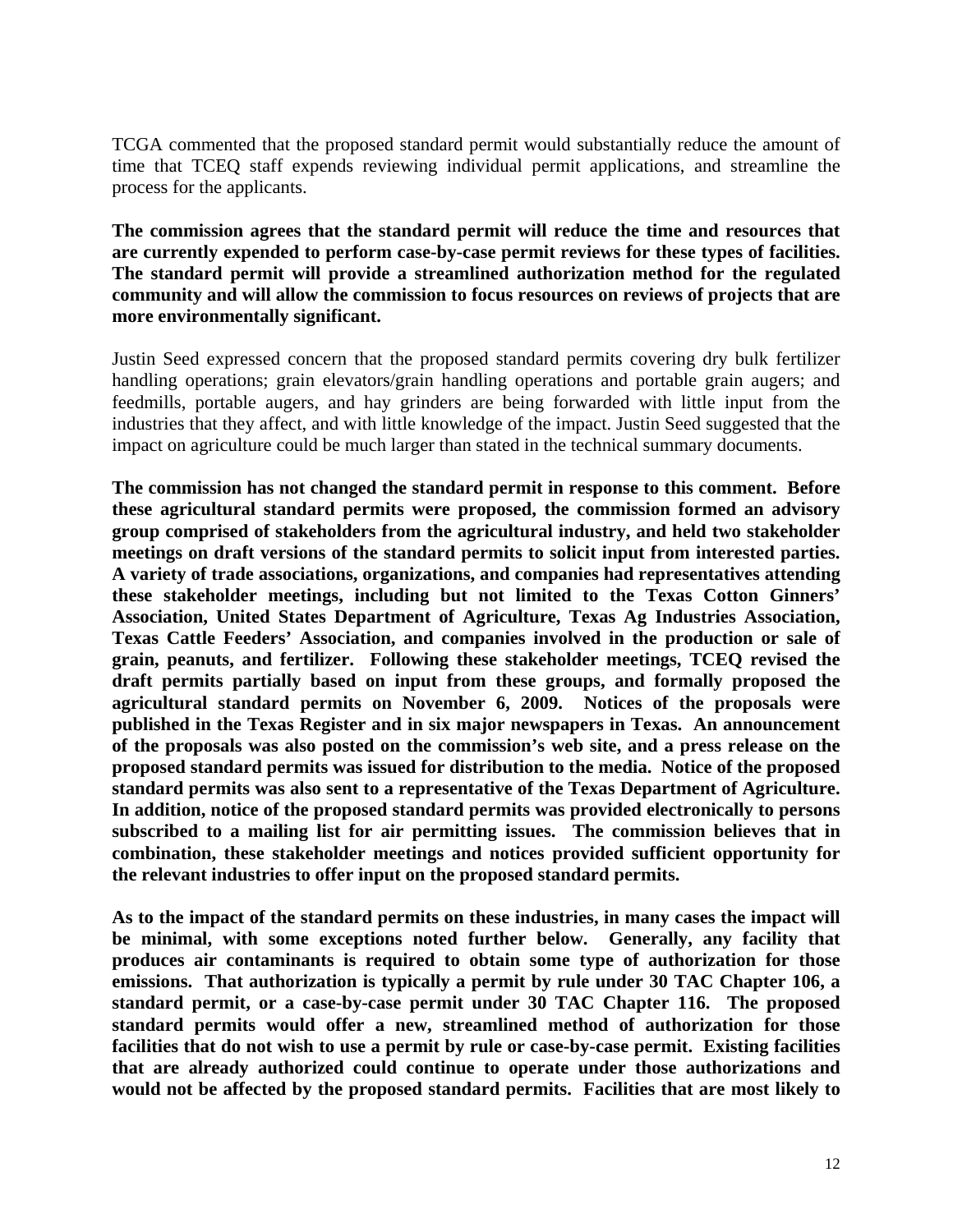**be directly affected by the proposed standard permits are portable pipe reactors (polyphosphate blenders), and commercial grain handling facilities. The commission is considering the repeal of permit by rule 30 TAC §106.302 for portable pipe reactors, and considering revisions to permit by rule 30 TAC §106.283 for grain handling, storage, and drying facilities. If the portable pipe reactor permit by rule is repealed, portable pipe reactors will be required to comply with the standard permit for polyphosphate blending operations, or meet another authorization mechanism such as another applicable PBR or a case-by-case permit. Similarly, if the planned changes to the permit by rule for grain handling, storage and drying are adopted, new or modified commercial grain handling operations will be required to comply with the standard permit for grain handling operations, or meet another authorization mechanism such as another applicable PBR or a case-by-case permit.** 

Justin Seed stated that they contacted two state trade associations and one federal trade association, and none of those associations understood the purpose or impact of the proposed standard permit.

 **the proposed standard permit. The purpose of the proposed standard permit is to provide The commission has not changed the proposed standard permit in response to this comment. The commission cannot speak for other associations or entities, and has no information as to why those associations may not have understood the purpose or impact of a new method of authorization for common agricultural operations, that is relatively simple to obtain, and that is protective of human health and the environment if the conditions of the standard permit are met. The standard permit tends to allow more operational flexibility and larger facility sizes than the corresponding permit by rule, while minimizing registration and notification requirements. The standard permit is also a more streamlined and less resource-intensive method of authorization than a case-by-case permit. In combination, these features of the standard permit will allow the commission to more efficiently allocate resources towards the protection of air quality.** 

Justin Seed expressed concern that they (a) don't fully understand the purpose for the new standards, (b) are not able to identify what is being changed relative to current requirements, and (c) are unable to support or disagree to references made on the impact to industry stakeholders.

**The commission has not changed the standard permit in response to this comment. The purpose of the agricultural standard permits is to provide a new, streamlined method of authorization for these types of facilities and operations, as an alternative to the use of a permit by rule or case-by-case permit. Except as noted below, owners or operators of agricultural facilities would still be able to use an applicable permit by rule, case-by-case permit, or other applicable authorization mechanism if they elect to do so, but the commission expects that in many cases the new standard permits will be a more attractive option for a variety of reasons. The issuance of the new standard permits does not directly affect or change existing requirements. Facilities that are already authorized would continue to hold that authorization and are not required to comply with a standard permit. However, as noted above, the commission is considering the repeal of the permit by rule for portable pipe reactors (polyphosphate blenders) and considering revisions to the permit by**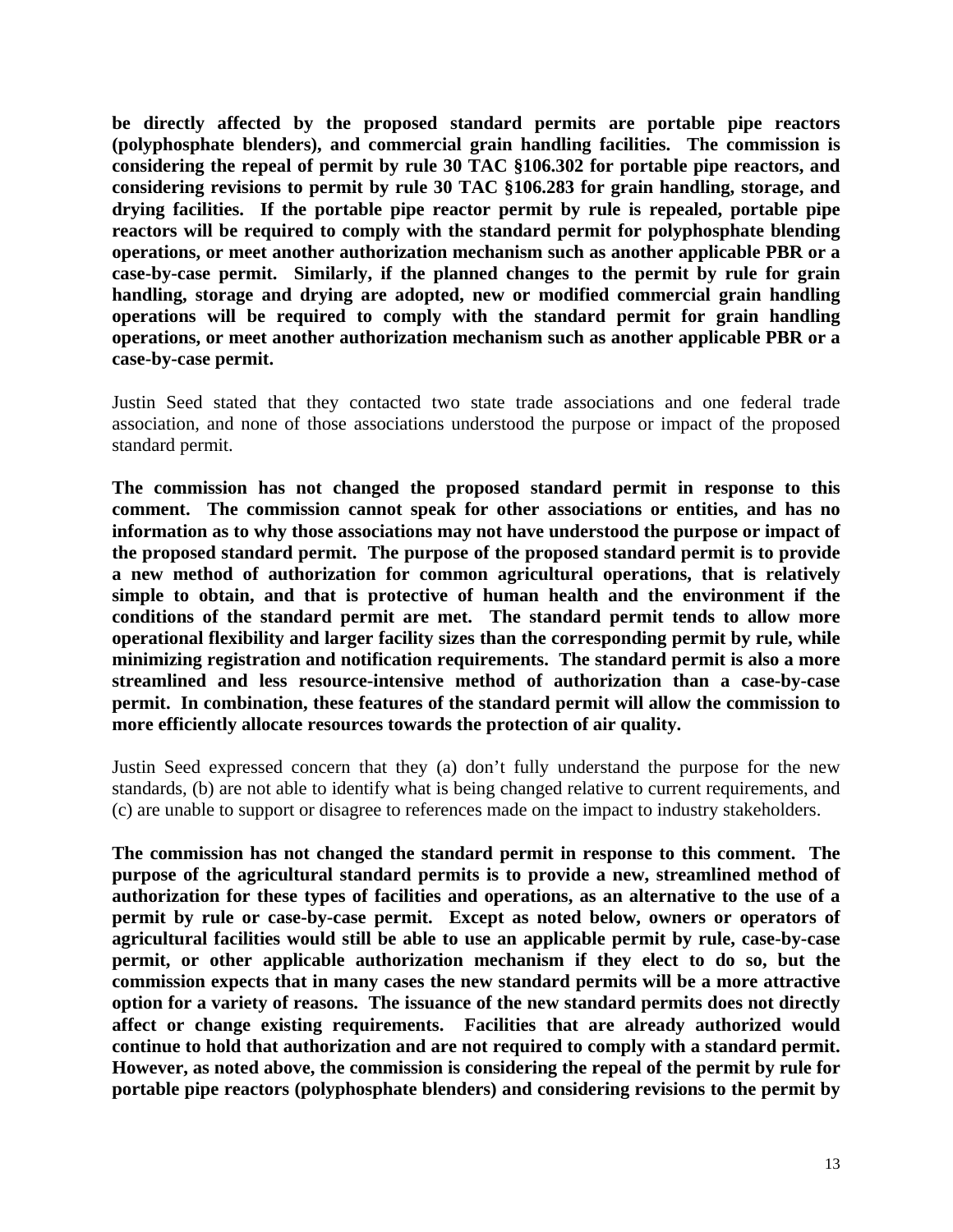**rule for grain handling, storage, and drying facilities. If those changes are adopted, then new or relocated portable pipe reactor (polyphosphate blending) facilities will need to comply with the applicable standard permit, a case-by-case permit, or other applicable authorization mechanism. Similarly, new or modified commercial grain handling facilities would be required to comply with the applicable standard permit, a case-by-case permit, or other applicable authorization mechanism. The repeal of 30 TAC §106.302 and the revisions to 30 TAC §106.283 are being proposed in a separate action.** 

Justin Seed said they were uncertain of the impact of the standard permits on existing permitted facilities, when modifications or upgrades are performed. Justin Seed asked if older facilities would become subject to higher standards that would become burdensome.

**The commission has not changed the standard permit in response to this comment. Modifications or changes at existing facilities that are already authorized by a case-by-case permit would typically be handled by an amendment or alteration to that permit, or, the use of an applicable permit-by-rule to authorize the change. Similarly, existing agricultural facilities that are already authorized by a permit by rule that requires registration would need to update their PBR registration to reflect the modification. In most situations, the availability of the new standard permits would not affect that process.** 

**However, as noted above, the commission is considering an amendment to permit by rule 30 TAC §106.283 that would prohibit its use to authorize commercial grain handling facilities. If that amendment is adopted, then an existing commercial grain handling facility that is currently authorized by permit by rule 30 TAC §106.283 would not be able to use 30 TAC §106.283 to authorize any future modifications. The modified grain handling facility would have to comply with the applicable standard permit, meet another applicable PBR, obtain a case-by-case permit, or use another applicable authorization mechanism.** 

EPA stated that the standard permit must contain additional language compelling the facility to ensure that the entire site's emissions do not exceed major source threshold levels.

**The commission has not changed the standard permit in response to this comment. The standard permit contains a provision that specifies that the standard permit cannot be used to authorize any facility or project that would constitute a new major stationary source or a major modification. The provision further states that the standard permit cannot be used at a major source. This provision is similar to the language in 30 TAC §116.610(b), which EPA approved as a State Implementation Plan (SIP) revision on November 14, 2003 (68 FR 64543). The second part of this provision, which prohibits the standard permit from being used at a major source, is more conservative than is typical of TCEQ practice for standard permits. This provision was added to ensure protectiveness and further minimize concerns about federal applicability, but it is not an express requirement of the SIP or federal regulations concerning federal new source review. Finally, under 30 TAC §116.615(8), owners or operators are required to maintain records sufficient to demonstrate compliance with the applicable standard permit, which includes records to demonstrate that the site is not a major source. The commission believes the restrictions as**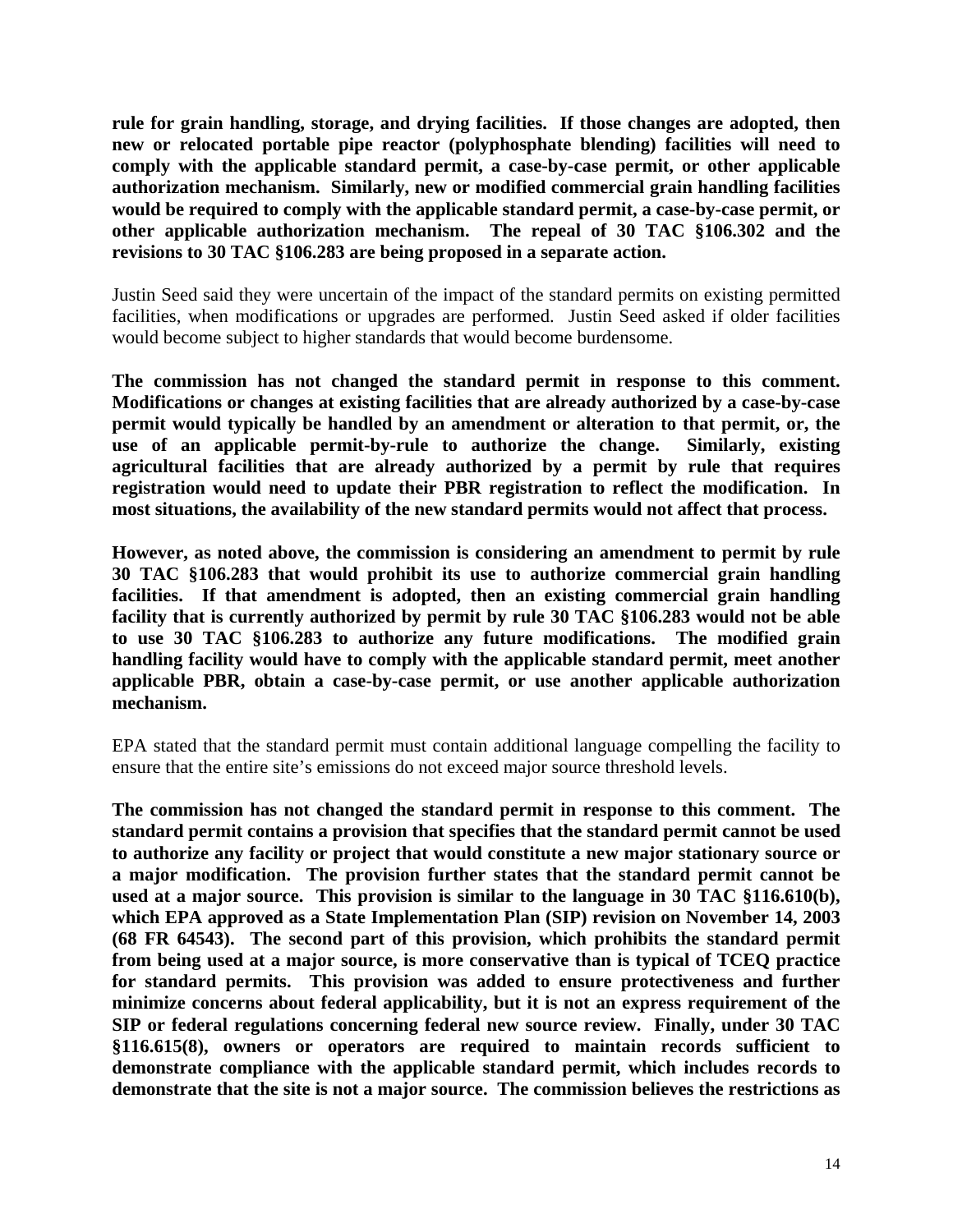### **written in the standard permit combined with the general conditions of 30 TAC §116.615 will be sufficient to allow TCEQ to enforce the condition relating to major source threshold levels.**

EPA stated that the draft permit must provide a rationale to support the use of  $PM_{10}$  as a surrogate for PM<sub>2.5</sub>. EPA cited the recent Louisville Gas and Electric Petition Response, No. IV-2002-3, from the EPA Administrator Jackson, dated August 12, 2009.

### **The modeling and protectiveness review for this standard permit determined that the combined PM 2.5 impacts from all sources would not exceed the short term PM2.5 NAAQS standards of 35 micrograms per cubic meter averaged over a 24-hour period, or the annual**  PM<sub>2.5</sub> standards of 15 micrograms per cubic meter. A relatively small fraction of the PM<sub>10</sub> **emissions from this industry consist of PM2.5 .**

EPA stated that the proposed standard permit must contain either an enforceable annual particulate matter (PM) emission limitation or a maximum hourly limitation to keep the emissions below major source NSR or Title V applicability thresholds. Although the permit does state that facilities are not eligible if they constitute a new major stationary source or major modification, EPA stated that this condition is not enforceable. EPA recommended the permit include annual limits to ensure that the facility cannot become a major source and require that the facility document annual PM emissions, along with production and/or operational limits. EPA stated that the permit must specify a representative monitoring frequency which will ensure that compliance is demonstrated with a PM limit.

**The commission has not changed the standard permit in response to this comment. Although the standard permit PM emission limits are presented in a manner that is different from most other TCEQ permits, the standard permit does contain enforceable hourly emission limits for PM. The standard permit contains a graph that represents the relationship between the allowable short-term PM emission rate and the available setback distance to the nearest property line. For example, for the dry bulk fertilizer handling standard permit, Figure 1 of the standard permit indicates that a site that has no effective setback distance to the property line is limited to a site-wide maximum emission rate of 13.63 lb/hr of PM10. Also from Figure 1, a site with a setback distance of 500 feet is limited to a site-wide maximum short-term emission rate of 17.1 lb/hr. Regardless of the allowable short-term emission rate indicated by the applicable figure, other conditions of the standard permit concerning the non-applicability of the standard permit to major sources also remain in effect independently. The owner or operator of the standard permit facility is required by the standard permit to maintain records to show compliance with the applicable emission rate determined by the applicable graph. Under 30 TAC §116.615(8), the owner or operator is also required to maintain records sufficient to demonstrate compliance with the standard permit, which includes records to demonstrate that the site is not a major source. TCEQ will enforce these conditions by inspection of these records.** 

**As a point of clarification, although EPA's comment references Title V applicability thresholds in addition to Federal New Source Review (FNSR) thresholds, TCEQ is not aware of any restriction or prohibition on the use of standard permits issued under**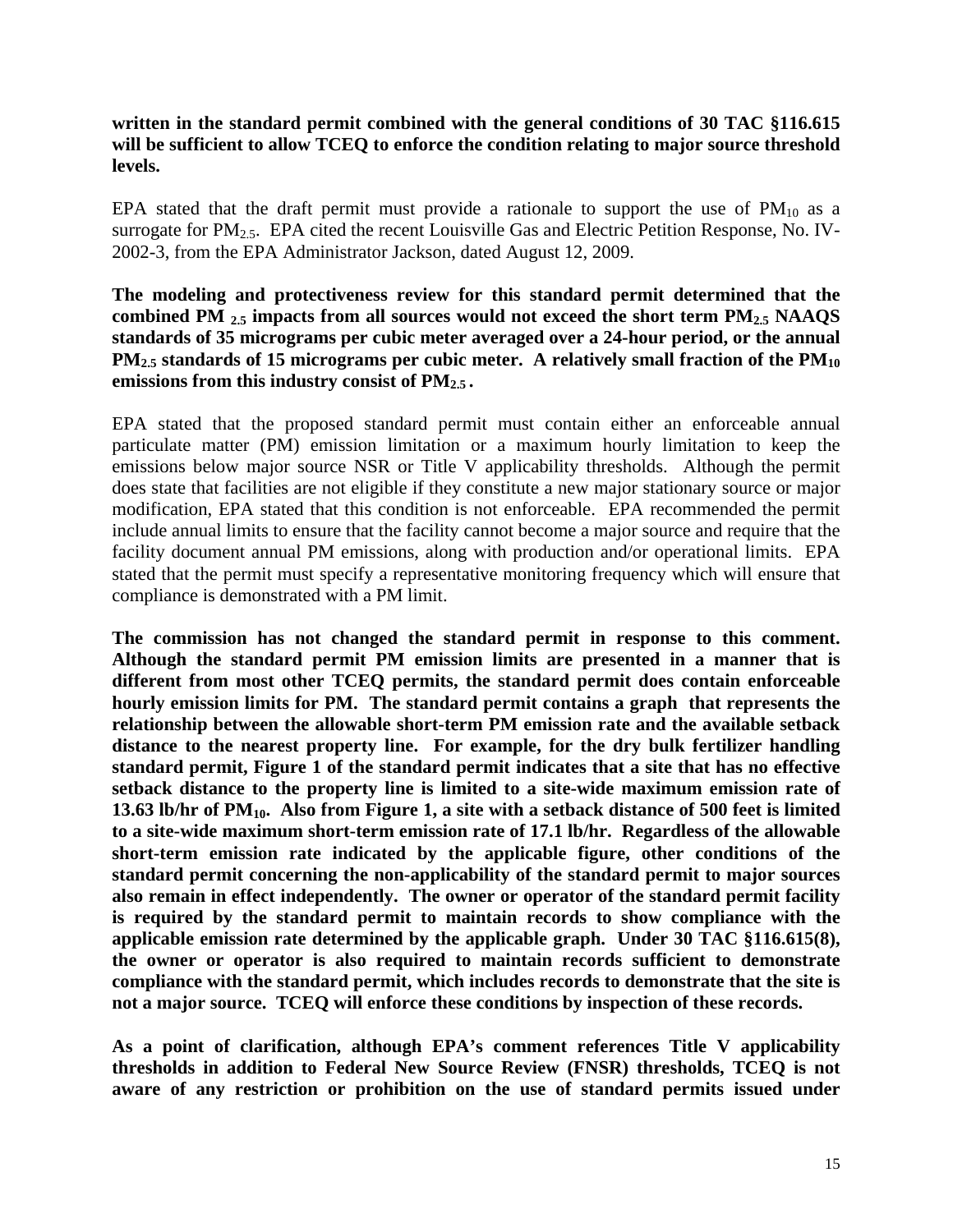**Subchapter F of 30 TAC Chapter 116 at a facility or site that is subject to Title V permitting. Although TCEQ does not allow a standard permit to be used to authorize a project that would constitute a major source or major modification under FNSR, TCEQ does not globally prohibit the use of a standard permit to authorize a project at a site that is potentially subject to Title V.** 

**The commission has not included a monitoring frequency to demonstrate compliance with a PM limit. Because of the low level of emissions expected at these sites, the commission determined that monitoring frequencies associated with PM emission rate limitations are not necessary. The recordkeeping requirements in the standard permit are sufficient to demonstrate compliance with the specified emission rate limitations***.* 

EPA stated that the permit must specify a representative monitoring frequency to ensure compliance with the opacity limit, and a recordkeeping requirement to ensure enforceability of the opacity limit.

**The commission agrees with the EPA's comment and a monitoring frequency has been added to the standard permit to aid in the demonstration of compliance with specified opacity limitations. However, as it is not feasible for these operations to keep a certified opacity reader on site, the TCEQ has addressed this through a regular control device inspection program instead of direct measurements of opacity. The standard permit now includes a requirement that all air pollution abatement equipment must be checked for proper operation every 30 days (unless more frequent checks/inspections are otherwise specified in the standard permit). The recordkeeping requirements of the standard permit have also been changed to clarify that records are required to demonstrate compliance with this monitoring frequency. In addition to the monitoring now included in the standard permit, the commission will also continue to rely on periodic inspections to enforce opacity limits and control nuisances. The TCEQ investigators will use EPA Test Method 9 to determine compliance with the opacity limitation(s).** 

EPA stated that the permit must specify that all equipment within the stationary source should be considered in the emissions determination.

**The commission has not changed the standard permit in response to this comment. The Applicability section of the standard permit includes a condition that states that the standard permit cannot be used if the total site-wide emissions do not meet the applicable emission rate requirements. Although this condition does not explicitly refer to "all equipment," it would not be possible to determine total site-wide emissions unless all sources of air pollution were included. Section IV of the permit technical summary, Permit Condition Analysis and Justification, notes that the determination of site-wide emissions includes emissions from all facilities at the site, including facilities that are not associated with the operation being authorized under the standard permit. The terminology used may be slightly different than suggested in EPA's comment, but the language used in the standard permit and technical summary will accomplish the same goal. Note that the term "site" is potentially even broader than the term "stationary source" as a site can include multiple stationary sources.**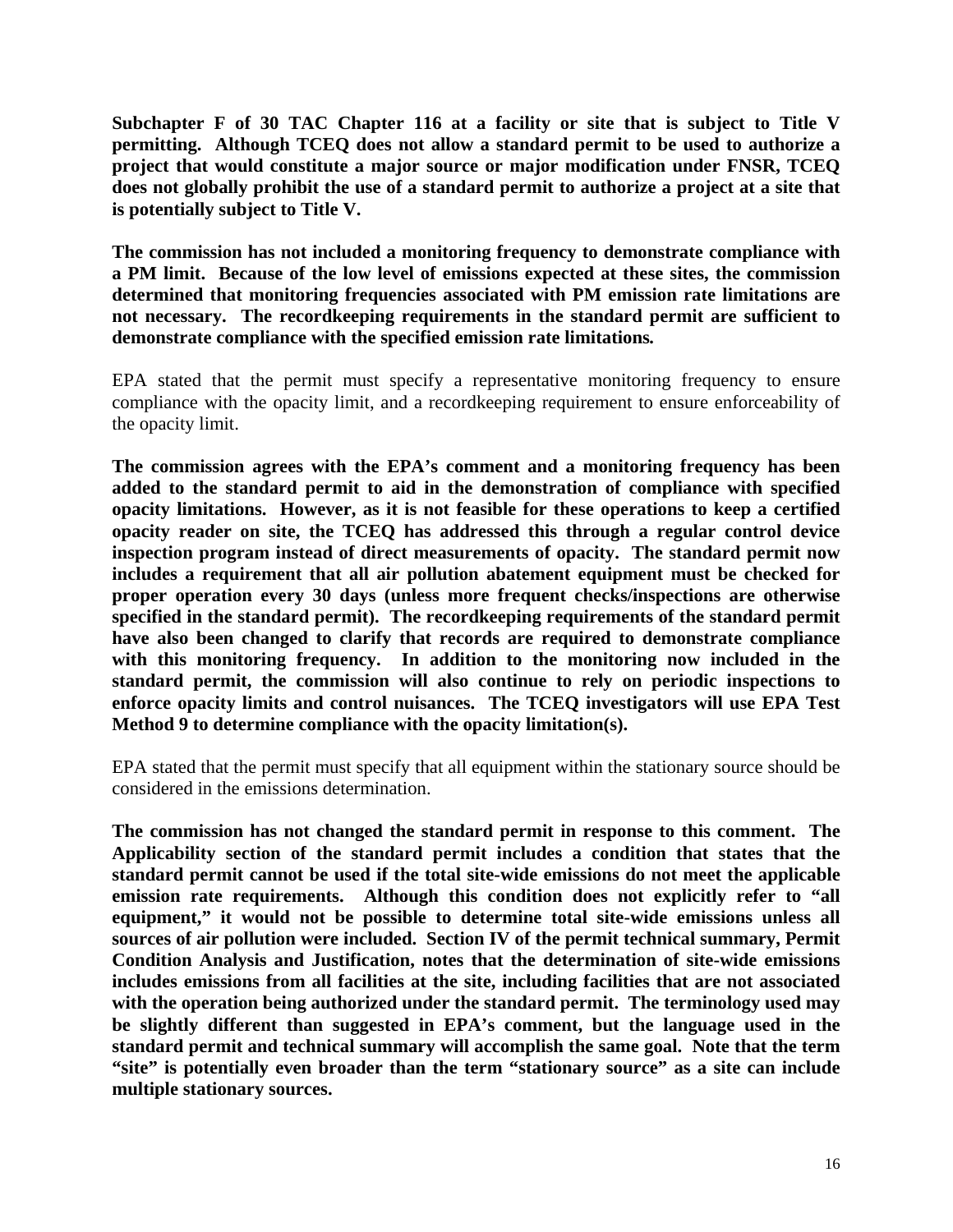EPA stated that to ensure enforceability, the permit must contain recordkeeping requirements for the PM and opacity emission limitations.

**The standard permit as proposed requires that the owner or operator maintain records to demonstrate that the operation meets the applicable emission rate and setback distance requirements. With respect to opacity, it is not feasible for these small operations to keep a certified opacity reader on site, therefore the commission will enforce the opacity requirements through periodic monitoring of equipment performance and periodic TCEQ inspections. The owner or operator is required to maintain records of the periodic equipment/control device monitoring.** 

EPA requested that TCEQ consider a five-year records retention period (instead of the proposed two year period) to facilitate enforcement of other SIP requirements.

**The commission has not changed the standard permit in response to this comment. TCEQ typically uses a two-year (24-month rolling) recordkeeping timeframe in association for non-major forms of authorization such as PBRs and standard permits, unless some other factor justifies a longer retention period. A five-year recordkeeping requirement would be more typical for records associated with federal regulations or a Title V permit. TCEQ is uncertain what other SIP requirements EPA is referring to in this comment. In the absence of more specific rationale to justify a five-year record retention period, TCEQ is electing to maintain the proposed 24-month retention period. However, standard permit holders should be aware that a five-year record retention period would apply if the standard permit operation is located at a site that is subject to Title V.** 

EPA requested that TCEQ include a provision stating any noncompliance with the permit constitutes a violation of the SIP and state law and is grounds for an enforcement action, for permit suspension, revocation, or revision, or for denial of a permit renewal application. In addition, EPA stated that the permit must contain reporting requirements for noncompliance with permit terms.

**Although the commission's authority to enforce, revoke, revise, or deny a permit is already expressed in other commission rules and Texas statutes, the commission concurs that the permit should contain a provision to clearly state that emissions that exceed the limitations of the permit are a violation of the permit, and has added such a statement to the standard permit. With respect to reporting requirements for noncompliance with permit terms, TCEQ does not typically include such a condition in standard permits except in particular cases (for example, boilers equipped with a continuous emission monitoring system). Operations authorized under this standard permit are subject to all the rules of the commission including the recordkeeping and reporting requirements of 30 TAC Chapter 101, Subchapter F, Emissions Events and Scheduled Maintenance, Startup, and Shutdown Activities. Additional reporting requirements may apply if the standard permit facility is covered by a Title V permit.**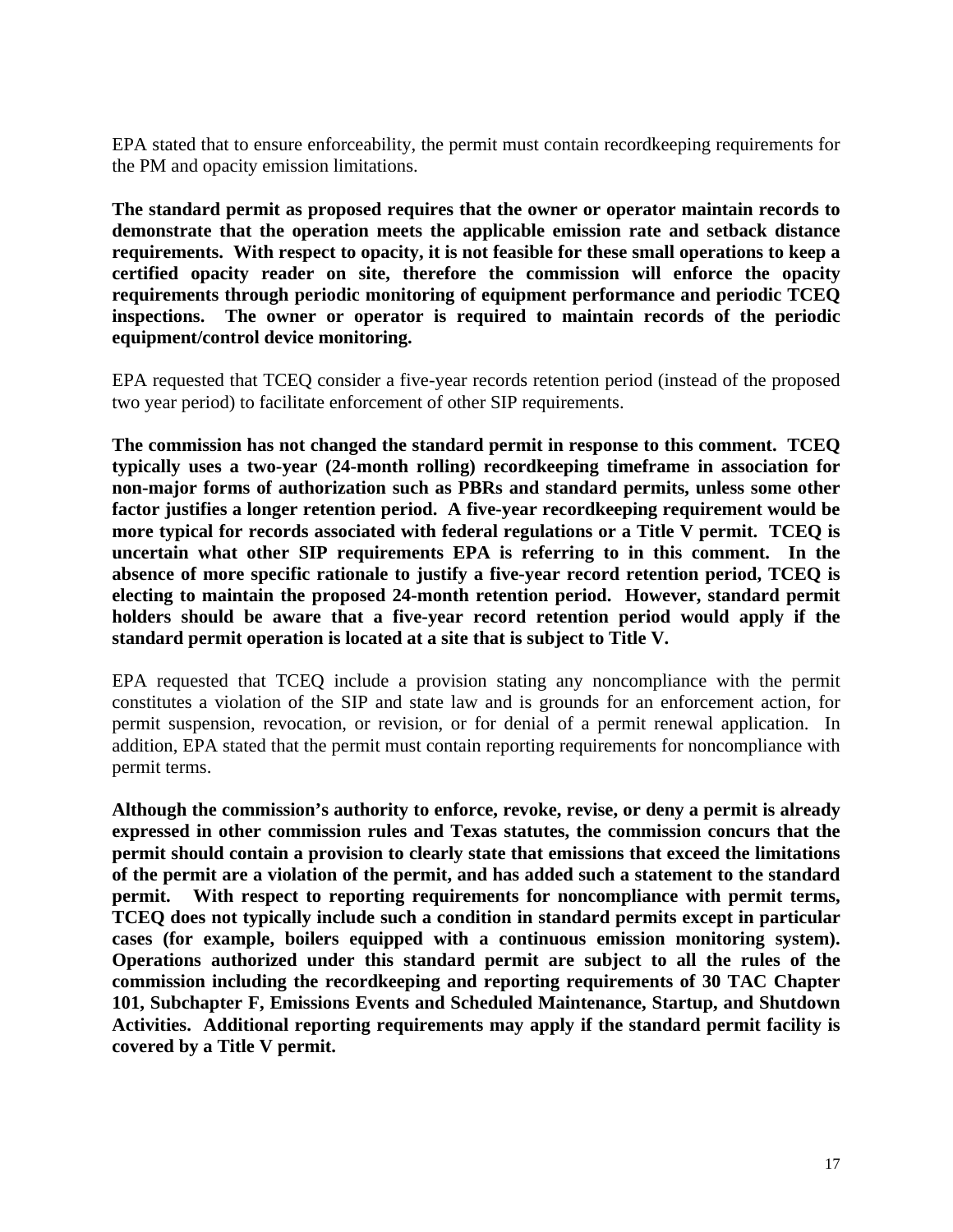# **IX. STATUTORY AUTHORITY**

This standard permit is issued under THSC, §382.011, General Powers and Duties, which authorizes the commission to control the quality of the state's air; THSC, §382.023, Orders, which authorizes the commission to issue orders necessary to carry out the policy and purposes of the TCAA; THSC, §382.051, Permitting Authority of Commission; Rules, which authorizes the commission to issue permits, including standard permits for similar facilities; THSC, §382.0513, Permit Conditions, which authorizes the commission to establish and enforce permit conditions consistent with Subchapter C of the TCAA; and THSC, §382.05195, Standard Permit, which authorizes the commission to issue standard permits according to the procedures set out in that section.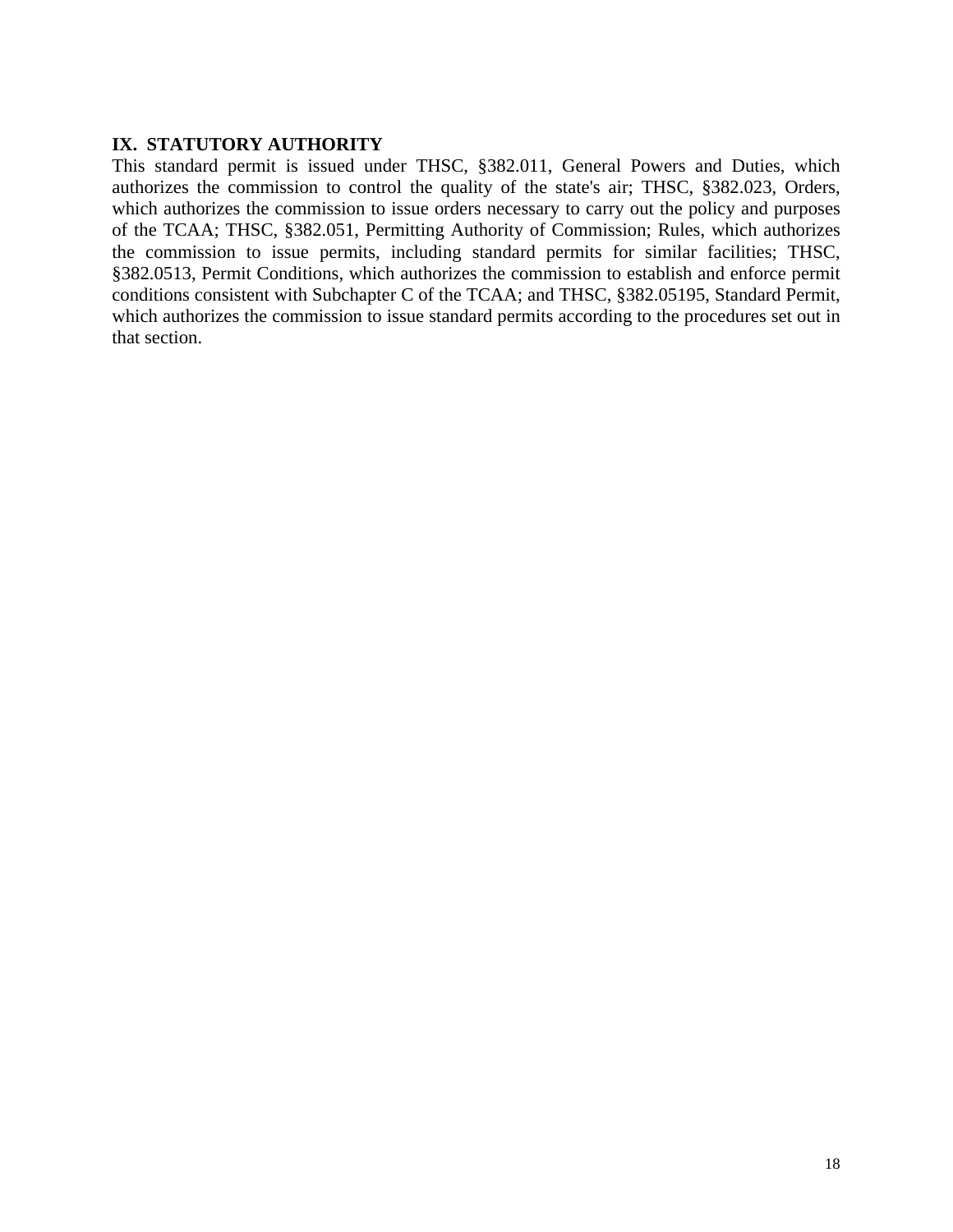# **AIR QUALITY STANDARD PERMIT FOR DRY BULK FERTILIZER HANDLING OPERATIONS**

Effective Date: April 7, 2010

This air quality standard permit authorizes the air emissions associated with dry bulk fertilizer handling operations that meet all of the applicable conditions listed in sections (1) through (6) of this standard permit.

This standard permit does not relieve the owner or operator from complying with any other applicable provision of the Texas Health and Safety Code, Texas Water Code, rules of the Texas Commission on Environmental Quality (TCEQ), or any additional state or federal regulations. Emissions that exceed the limits in this standard permit are not authorized and are violations of the standard permit.

- (1) Applicability
	- (A) This standard permit may be used to authorize air emissions from dry bulk fertilizer handling operations on or after the effective date of this standard permit. This standard permit also authorizes any fugitive emissions associated with a dry bulk fertilizer handling operation authorized by this standard permit*.*
	- (B) A dry bulk fertilizer handling operation does not qualify for authorization under this standard permit if it constitutes a new major stationary source or major modification as defined by Title 30 Texas Administrative Code (30 TAC) §116.12, Nonattainment and Prevention of Significant Deterioration Review Definitions, or is located at a major stationary source.
	- (C) This standard permit cannot authorize any emission increase of an air contaminant that is specifically prohibited by a condition in any permit issued under 30 TAC Chapter 116, Control of Air Pollution by Permits for New Construction or Modification, at the site.
	- (D) This standard permit cannot be used in conjunction with any permit or standard permit issued under 30 TAC Chapter 116 or in conjunction with any permit by rule (PBR) under 30 TAC Chapter 106, Permits by Rule, except that PBRs and standard permits may be used, as specified in section (6) of this standard permit, to authorize planned maintenance activities and facilities. This requirement does not preclude the use of permits, standard permits, and PBRs to authorize other facilities (that are not associated with the dry bulk fertilizer handling operation) at the site provided the dry bulk fertilizer handling operation remains in compliance with all requirements of this standard permit.
	- (E) This standard permit cannot be used if the total site-wide emissions do not meet the emission rate requirements specified in sections (5) and (6) of this standard permit.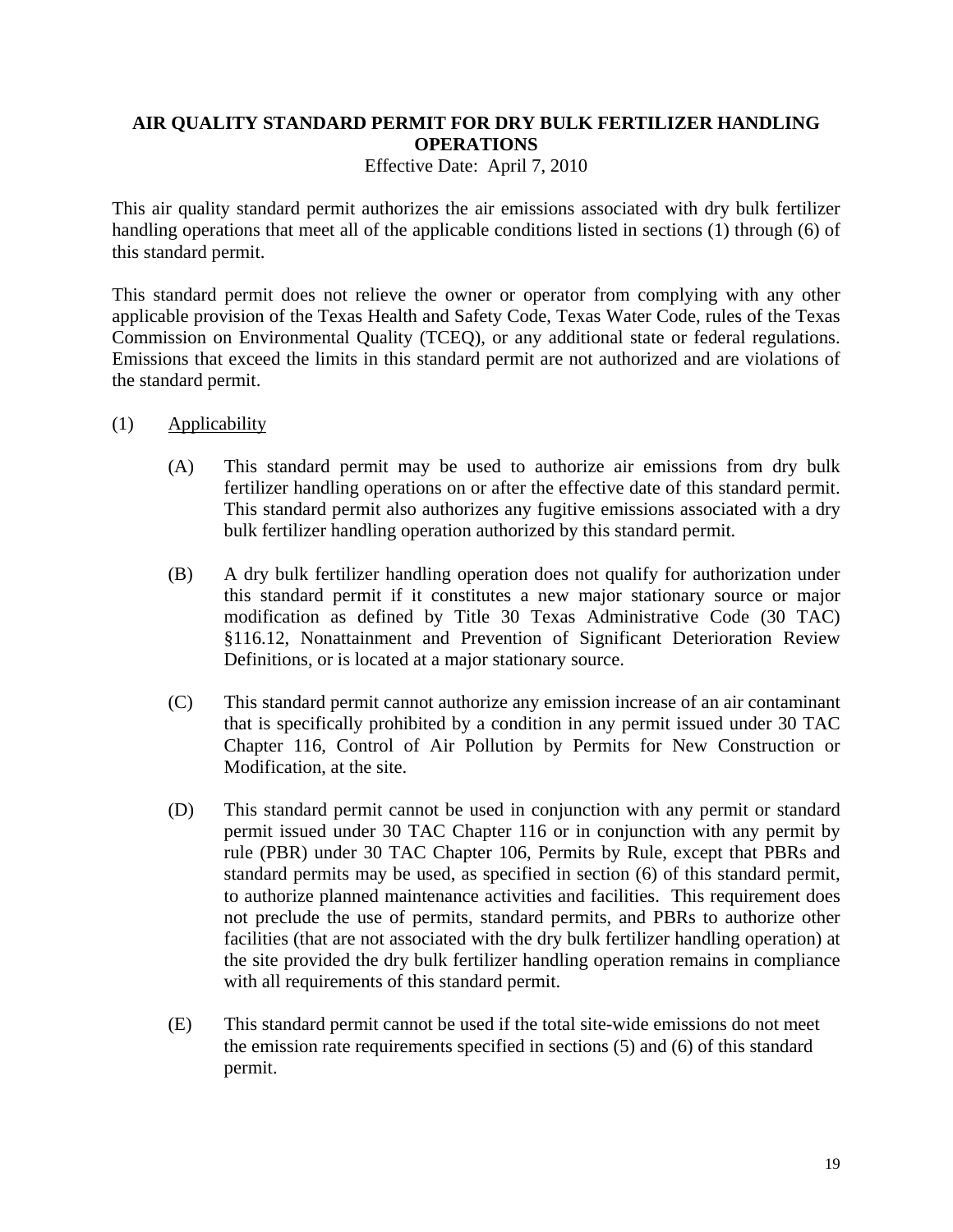# (2) Definitions

- (A) Dry bulk fertilizer granular fertilizer products including, but not limited to, urea, potash, monoammonium phosphate, diammonium phosphate, triple superphosphate, nitric phosphate, trisodium phosphate, ammonium nitrate, ammonium sulphate, and/or zinc.
- (B) Dry bulk fertilizer handling operation a facility, or group of facilities, that receives, handles, mixes, stores, or loads out dry bulk fertilizer.
- (C) Off-site receptor any recreational area or residence or other structure that is in use at the time of the standard permit claim and that is not occupied or used solely by the owner or operator of the facilities or the owner of the property upon which the facilities are located.
- (D) Site a site as defined in 30 TAC §122.10, General Definitions.

#### (3) General Administrative Requirements

Any claim under this standard permit must comply with applicable conditions of 30 TAC Chapter 116, Subchapter F, Standard Permits, except 30 TAC §116.610(a)(1), Applicability; §116.611(a) and (b), Registration to Use a Standard Permit; §116.614, Standard Permit Fees; and §116.615(5), Start-up Notification (General Conditions).

- (4) General Operating Requirements
	- (A) All conveyors and elevator legs authorized by this standard permit shall be enclosed. Exhaust air to the atmosphere from pneumatic conveying systems or from the pulling of suction on mechanical systems shall be vented through a fabric filter system, which must operate as specified in subsection  $(4)(B)$  of this standard permit.
	- (B) All fabric filter collection systems used to control particulate emissions from the dry bulk fertilizer handling operation authorized by this standard permit shall meet the following requirements, as applicable:
		- (i) fabric filter systems shall be operated properly with no tears or leaks;
		- (ii) fabric filter systems shall be designed to meet an outlet grain loading not to exceed 0.01 grains per dry standard cubic foot (combined front half and back half); and
		- (iii) in accordance with U.S. Environmental Protection Agency Test Method 9, opacity of emissions from any fabric filter shall not exceed five percent averaged over a six-minute period.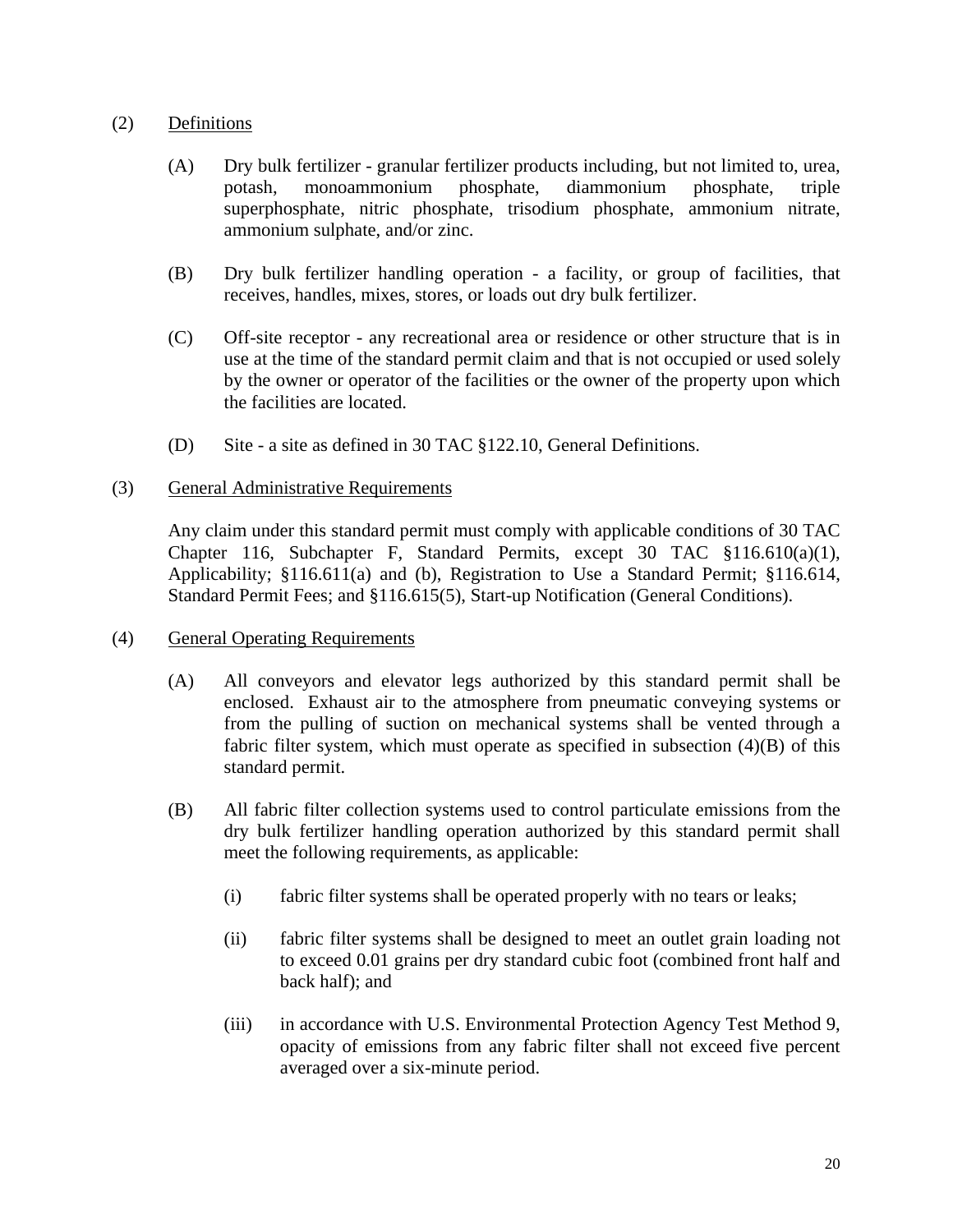- (C) Operation of conveyors associated with receiving authorized by this standard permit shall not commence until the receiving areas are full.
- (D) All loadout devices (augers, drop spouts, etc.) authorized by this standard permit shall be equipped with drop socks at the drop points to minimize fugitive emissions from loadout areas.
- (E) Spillage of any raw products, finished products, and waste products shall be cleaned up on a daily basis. Waste products shall be removed on a daily basis from the site or shall be stored in a contained manner that prevents exposure to the elements. Raw products and finished products shall be stored in a contained manner that prevents exposure to the elements.
- (F) One or more of the following methods shall be used to control emissions from all in-plant roads, truck loading and unloading areas, parking areas, and other traffic areas to maintain compliance with all TCEQ rules and regulations:
	- (i) sprinkling with water as necessary;
	- (ii) treating with effective dust suppressant(s) as necessary; or
	- (iii) paving (with a cohesive hard surface) and cleaning as necessary.
- (G) All air pollution abatement equipment shall be checked every 30 days (unless more frequent checks/inspections are otherwise specified in this standard permit) and shall be properly maintained and operated during the operation of the facilities authorized by this standard permit. Scheduled cleaning and maintenance of the abatement equipment shall be performed as recommended by the manufacturer and as necessary so that the equipment efficiency is adequately maintained.
- (H) All facilities and associated equipment authorized by this standard permit, including any transfer equipment, must be maintained in good working order and operated properly.
- (I) Maximum hourly facility production capacities shall not exceed the values used to determine compliance with the 24-hour National Ambient Air Quality Standards (NAAQS) for particulate matter less than or equal to ten microns in diameter  $(PM_{10})$  as shown by the plotted line in Figure 1 of this standard permit.
- (J) For all dry bulk fertilizer handling operations and planned maintenance, start-up, and shutdown (MSS) facilities and activities authorized by this standard permit, the following records shall be maintained at the site for a rolling 24-month period and be made available at the request of personnel from the TCEQ or any other air pollution control agency or program having jurisdiction: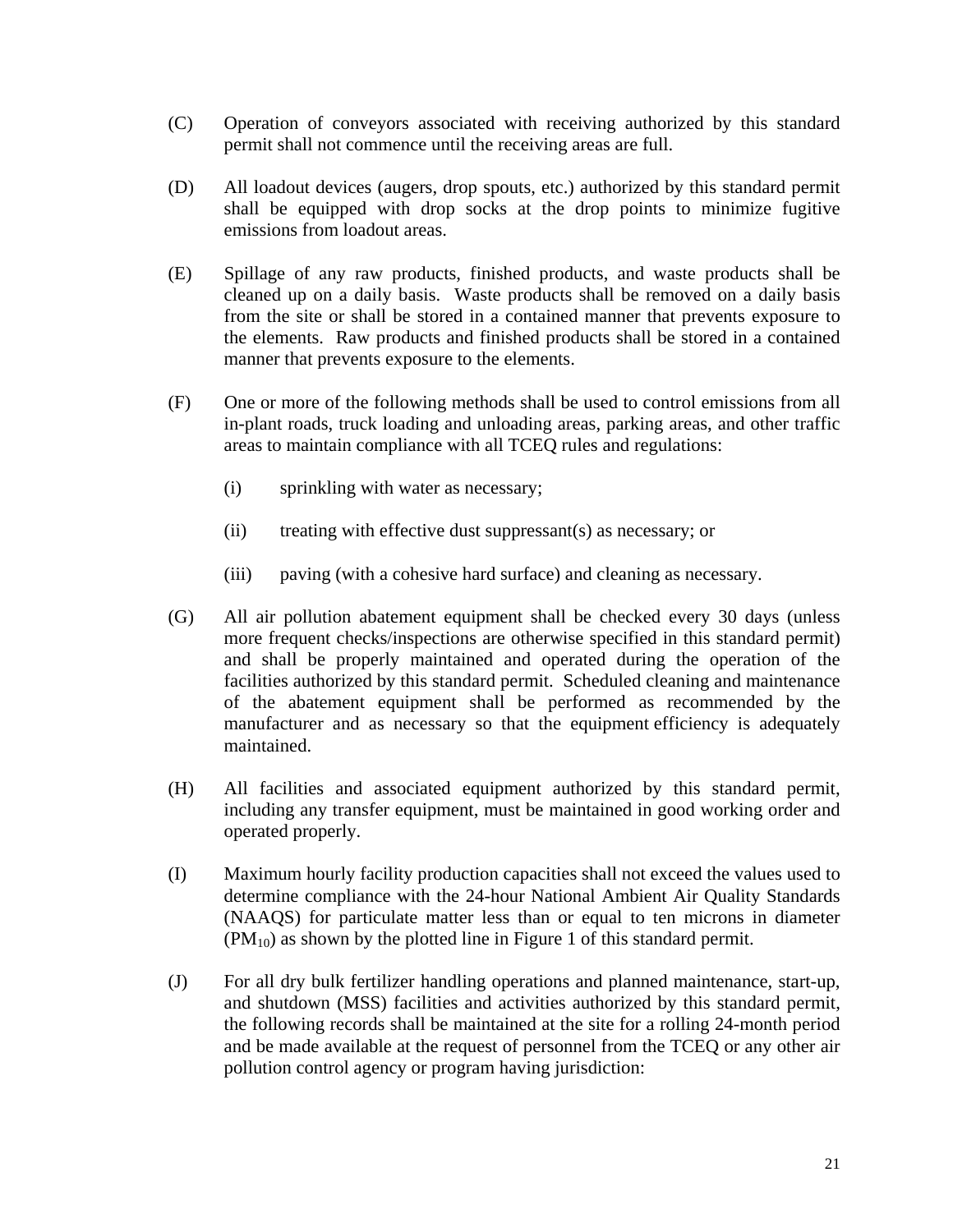- (i) all records to demonstrate that the dry bulk fertilizer handling operation meets the applicable emission rate and minimum setback distance limitations determined by using Figure 1 of this standard permit;
- (ii) records of periodic monitoring and scheduled cleaning and maintenance of the abatement equipment to demonstrate compliance with subsection (4)(G) of this standard permit; and
- (iii) records containing sufficient information to demonstrate compliance with paragraphs  $(6)(C)(i)$  through  $(6)(C)(iv)$  of this standard permit that include:
	- (a) the type and reason for the activity or facility;
	- (b) the processes and equipment involved;
	- (c) the date, time, and duration of the activity or facility operation; and
	- (d) the amount of material usage and emission rates.

### (5) Requirements Specific to Dry Bulk Fertilizer Handling Operations (New, Modified, or Existing)

- (A) In addition to section (4) of this standard permit, dry bulk fertilizer handling operations shall also meet the following requirements:
	- (i) emission rates shall be determined using calculation methods accepted by the TCEQ Air Permits Division at the time of the standard permit claim; and
	- (ii) a dry bulk fertilizer handling operation shall meet one of the following scenarios:
		- (a) total  $PM_{10}$  emissions from the site (including emissions from facilities and activities as specified in section (6) of this standard permit) shall be less than or equal to 6.82 pounds per hour (lb/hr);
		- (b) total  $PM_{10}$  emissions from the site (including emissions from facilities and activities as specified in section (6) of this standard permit) may be greater than 6.82 lb/hr and less than or equal to 13.63 lb/hr if each emission point associated with the handling of dry bulk fertilizer is located at least 100 feet from the nearest off-site receptor; or
		- (c) total  $PM_{10}$  emissions from the site may be greater than 13.63 lb/hr if each emission point associated with the handing of dry bulk fertilizer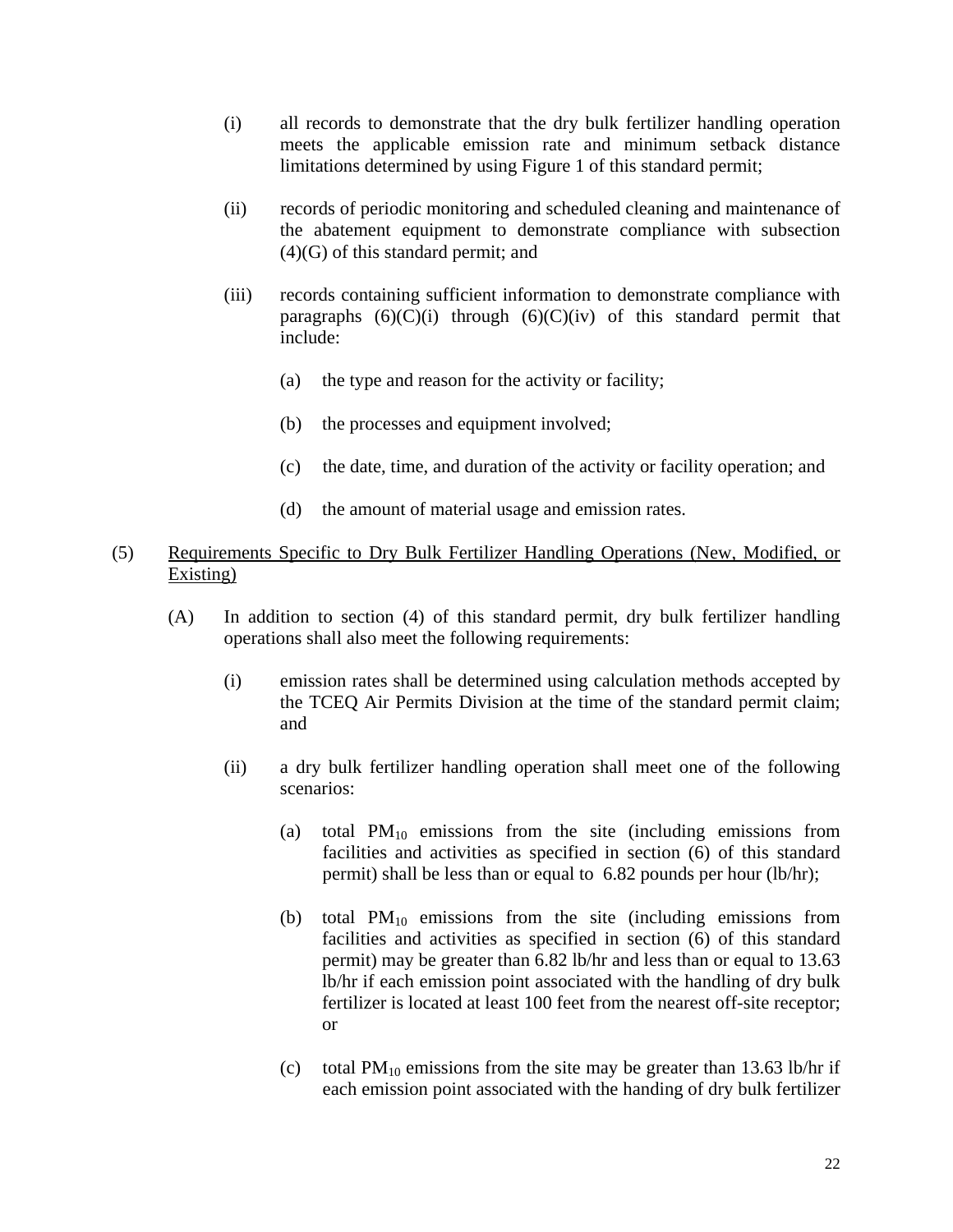is located at least 100 feet from the nearest off-site receptor. All facilities (including facilities and activities as specified in section (6) of this standard permit) emitting  $PM_{10}$  at the site shall also meet the minimum setback distance to the property line determined by using Figure 1 of this standard permit. The minimum setback distance shall be measured from each facility emission point or maintenance activity emission point to the nearest property line using the shortest distance to that property line. All facility emission points and maintenance activity emission points must meet the minimum setback distance requirements determined by using Figure 1 of this standard permit.

- (B) Notification and registration are not required for dry bulk fertilizer handling operations authorized by this standard permit.
- (6) Planned Maintenance, Start-up, and Shutdown (MSS) Activities
	- (A) This standard permit authorizes all emissions from planned start-up and shutdown activities associated with facilities or groups of facilities that are authorized by this standard permit.
	- (B) This standard permit authorizes emissions from the following planned maintenance activities and facilities associated with dry bulk fertilizer handling operations that are authorized by this standard permit:
		- (i) abrasive blasting (wet blast and dry abrasive cleaning);
		- (ii) surface preparation;
		- (iii) surface coating;
		- (iv) compressors, pumps, or engines, and associated pipes, valves, flanges, and connections;
		- (v) hand-held or manually operated equipment used for buffing, polishing, carving, cutting, drilling, machining, routing, sanding, sawing, surface grinding, or turning of ceramic precision parts, leather, metals, plastics, fiber board, masonry, carbon, glass, graphite, or wood;
		- (vi) vacuum cleaning systems;
		- (vii) hydraulic oil filtering;
		- (viii) lubrication; and
		- (ix) brazing, soldering, welding, or metal cutting equipment.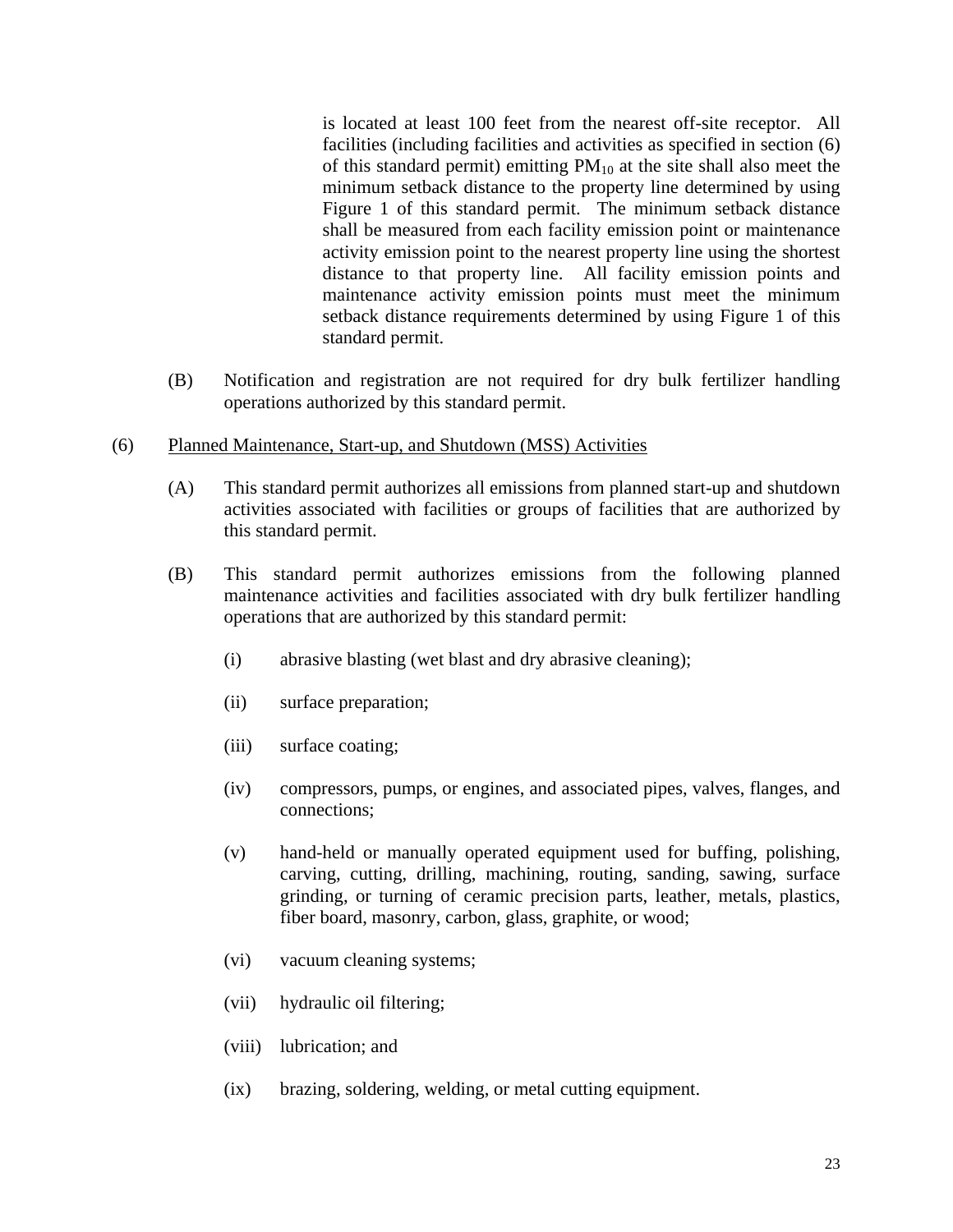- (C) Planned maintenance activities and facilities shall meet the following requirements.
	- (i) The following materials are authorized and shall not be used at the site at more than the rates prescribed below:
		- (a) abrasives 150 tons per year, 15 tons per month, and one ton per day;
		- (b) cleaning and stripping solvents and lubricants 50 gallons per year;
		- (c) coatings (excluding plating materials) 100 gallons per year;
		- (d) dyes  $-1,000$  pounds per year;
		- (e) bleaches 1,000 gallons per year;
		- (f) fragrances (excluding odorants) 250 gallons per year; and
		- (g) water-based surfactants and detergents 2,500 gallons per year.
	- (ii) Planned maintenance activities associated with facilities or groups of facilities authorized by this standard permit shall not occur simultaneously (no two or more processes can occur at the same time), and these planned maintenance activities shall not occur simultaneously with production operations;
	- (iii) Planned maintenance activities and facilities at the site shall not emit more than 25 tons per year of any one air contaminant; and
	- (iv) Lead emissions from planned maintenance activities or facilities at the site shall be less than 0.6 tons per year.
- (D) Planned maintenance that cannot meet the requirements of subsections (6)(B) and (6)(C) of this standard permit may be authorized by one or by a combination of the following mechanisms, provided the planned maintenance activities do not occur simultaneously (no two or more processes can occur at the same time), and the planned maintenance activities do not occur simultaneously with production operations:
	- (i) any applicable PBR under 30 TAC Chapter 106; or
	- (ii) any other applicable standard permit.